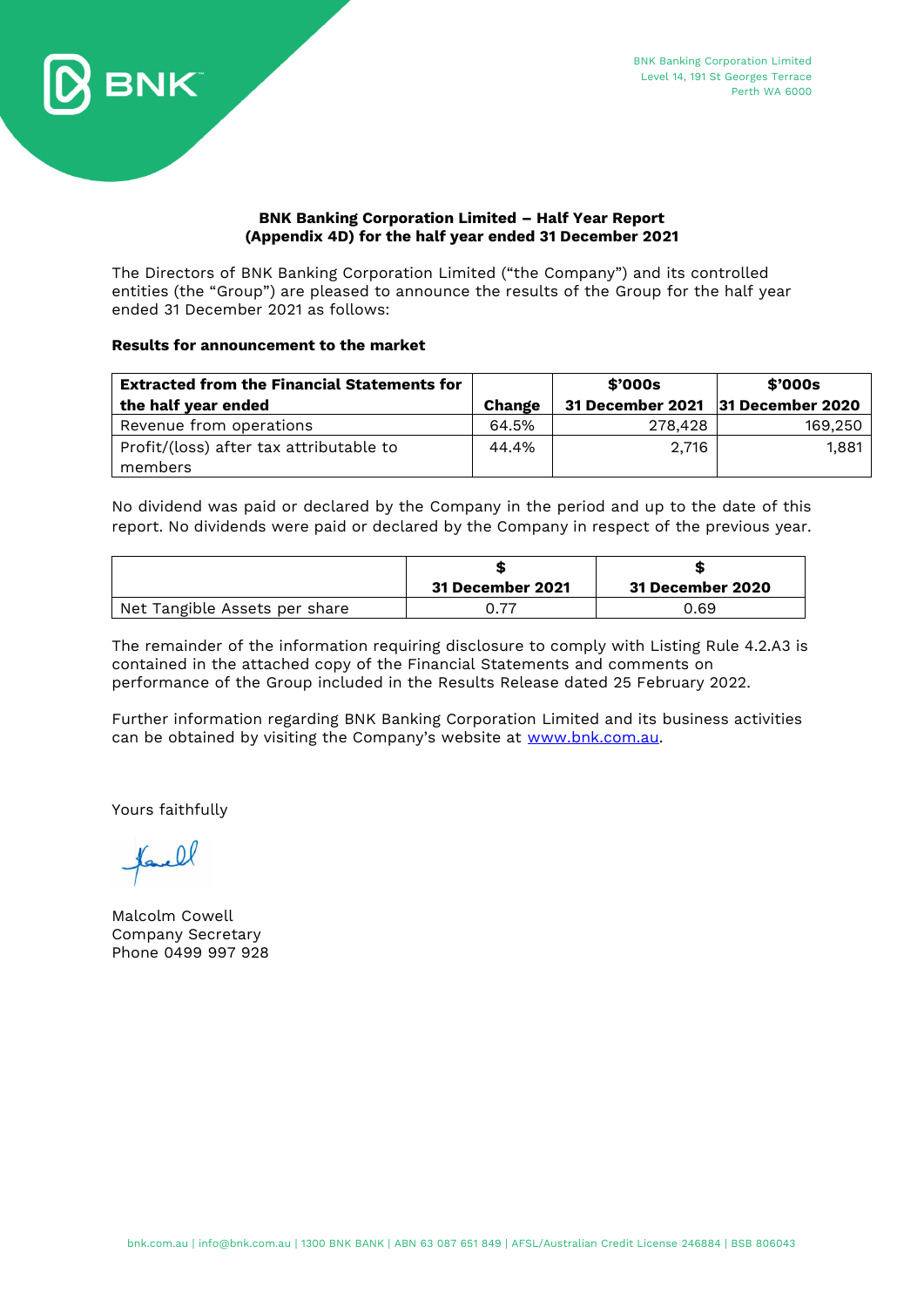

**BNK Banking Corporation Limited ACN 087 651 849**

**Interim Financial Report For the six months ended 31 December 2021**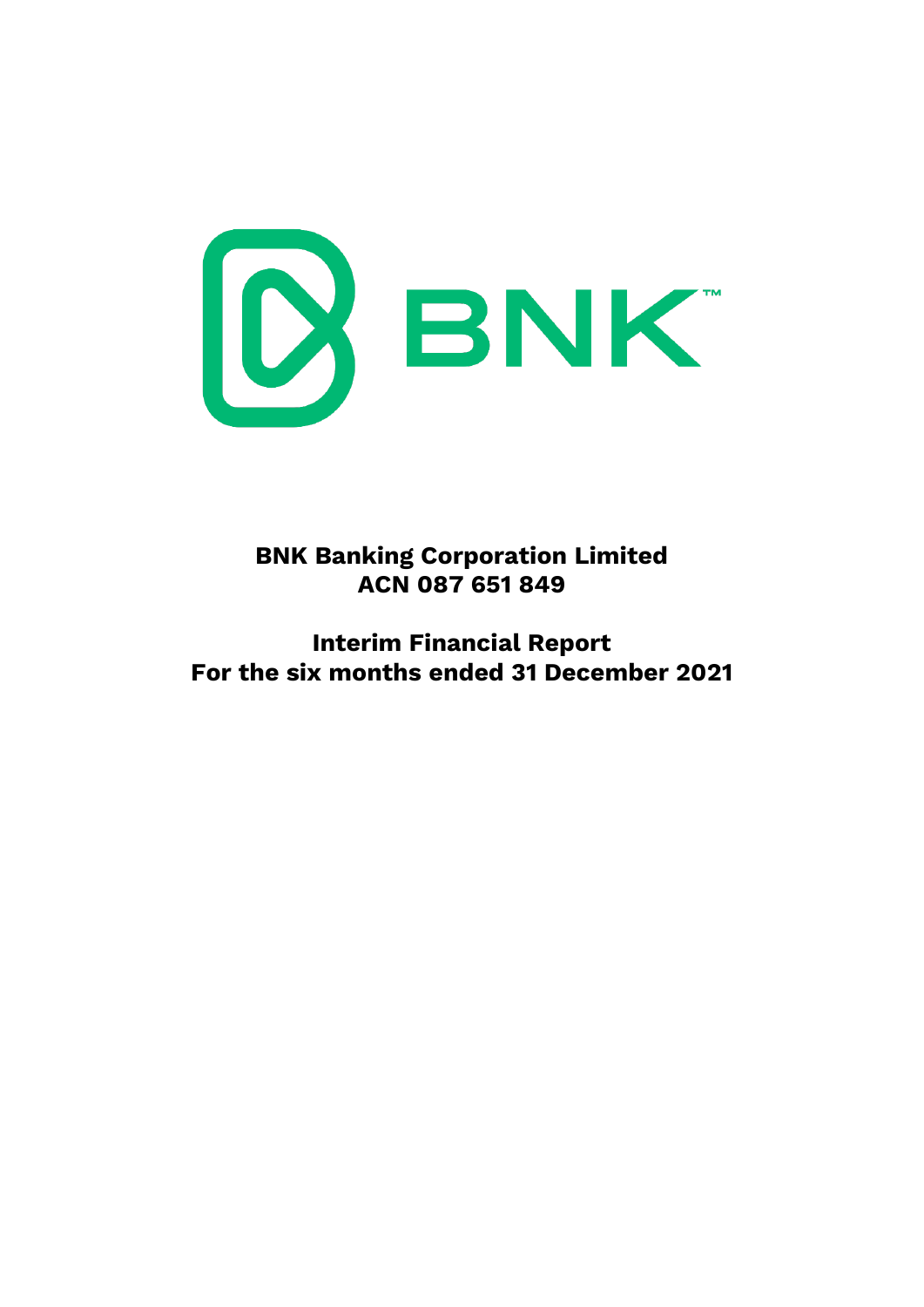# **Corporate Information**

# **ACN:** 087 651 849

# **Directors**<br>Don Koch

| Don Koch         | (Chairman and Non-executive Director)        |
|------------------|----------------------------------------------|
| Jon Denovan      | (Deputy Chairman and Non-executive Director) |
| Peter Hall       | (Non-executive Director)                     |
| Elizabeth Aris   | (Non-executive Director)                     |
| Michelle Guthrie | (Non-executive Director)                     |
| Calvin Ng        | (Non-executive Director)                     |

#### **Company Secretary**

Mr. Malcolm Cowell

# **The registered office and principal place of business of the Company is:**

Level 14, 191 St George's Terrace Perth WA 6000 Phone: +(61) 8 9438 8888

# **Other Locations:**

Gold Coast Office Level 5, 50 Cavill Avenue Surfers Paradise QLD 4217

#### **Share Registry:**

Advanced Share Registry 110 Stirling Hwy Nedlands WA 6009 Tel: +(61) 8 9389 8033 Fax: +(61) 8 9262 3723

# **Exchange Listing**

Australian Securities Exchange Limited Exchange Plaza 2 The Esplanade Perth, Western Australia 6000 ASX Code: BBC

#### **Auditors:**

KPMG 300 Barangaroo Avenue Sydney NSW 2000

#### **Website Address:**

[www.bnk.com.au](http://www.goldfieldsmoney.com.au/)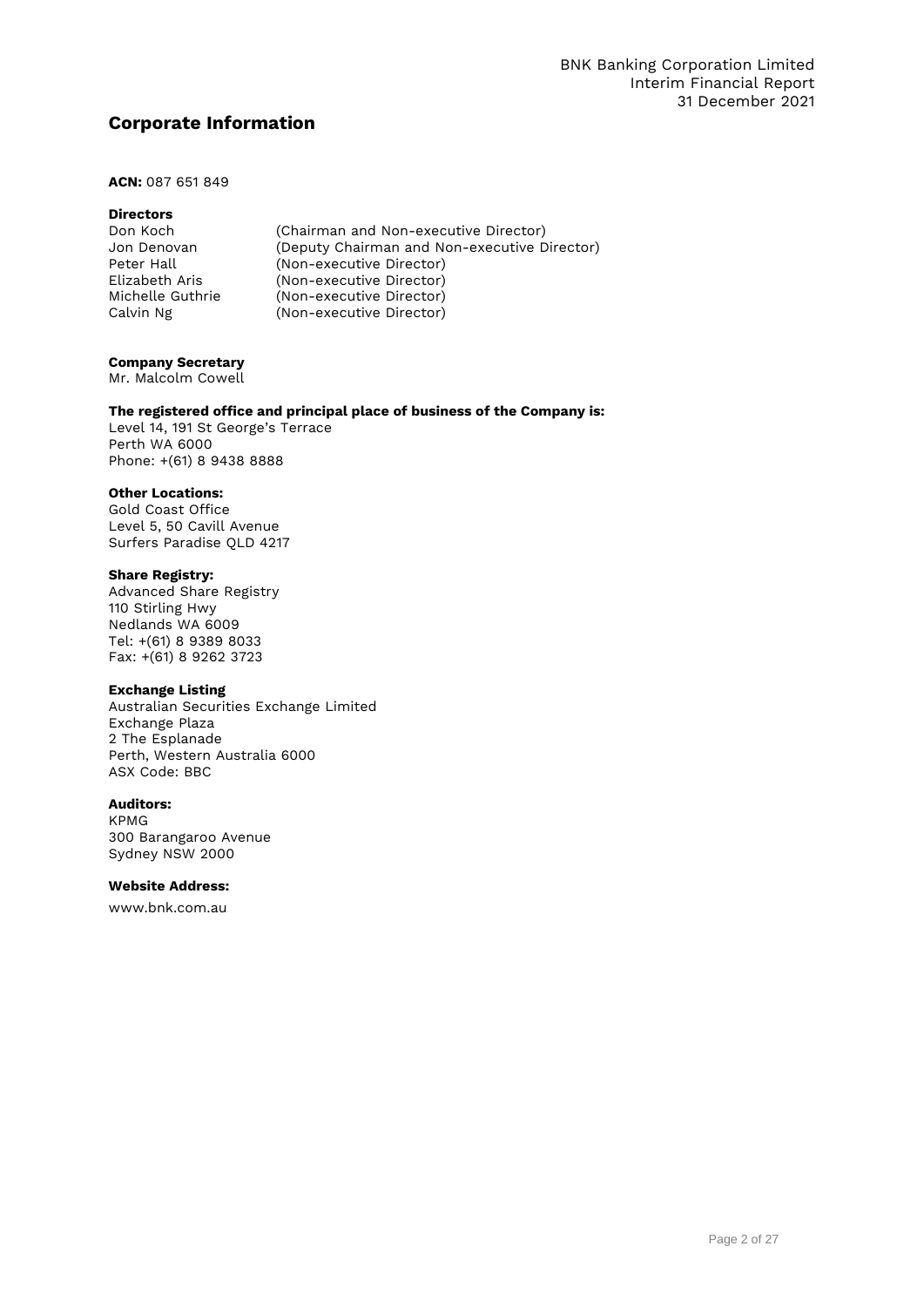# **CONTENTS**

| CONDENSED CONSOLIDATED STATEMENT OF PROFIT OR LOSS AND OTHER         |  |
|----------------------------------------------------------------------|--|
|                                                                      |  |
|                                                                      |  |
|                                                                      |  |
| NOTES TO THE CONDENSED CONSOLIDATED INTERIM FINANCIAL STATEMENTS  12 |  |
|                                                                      |  |
|                                                                      |  |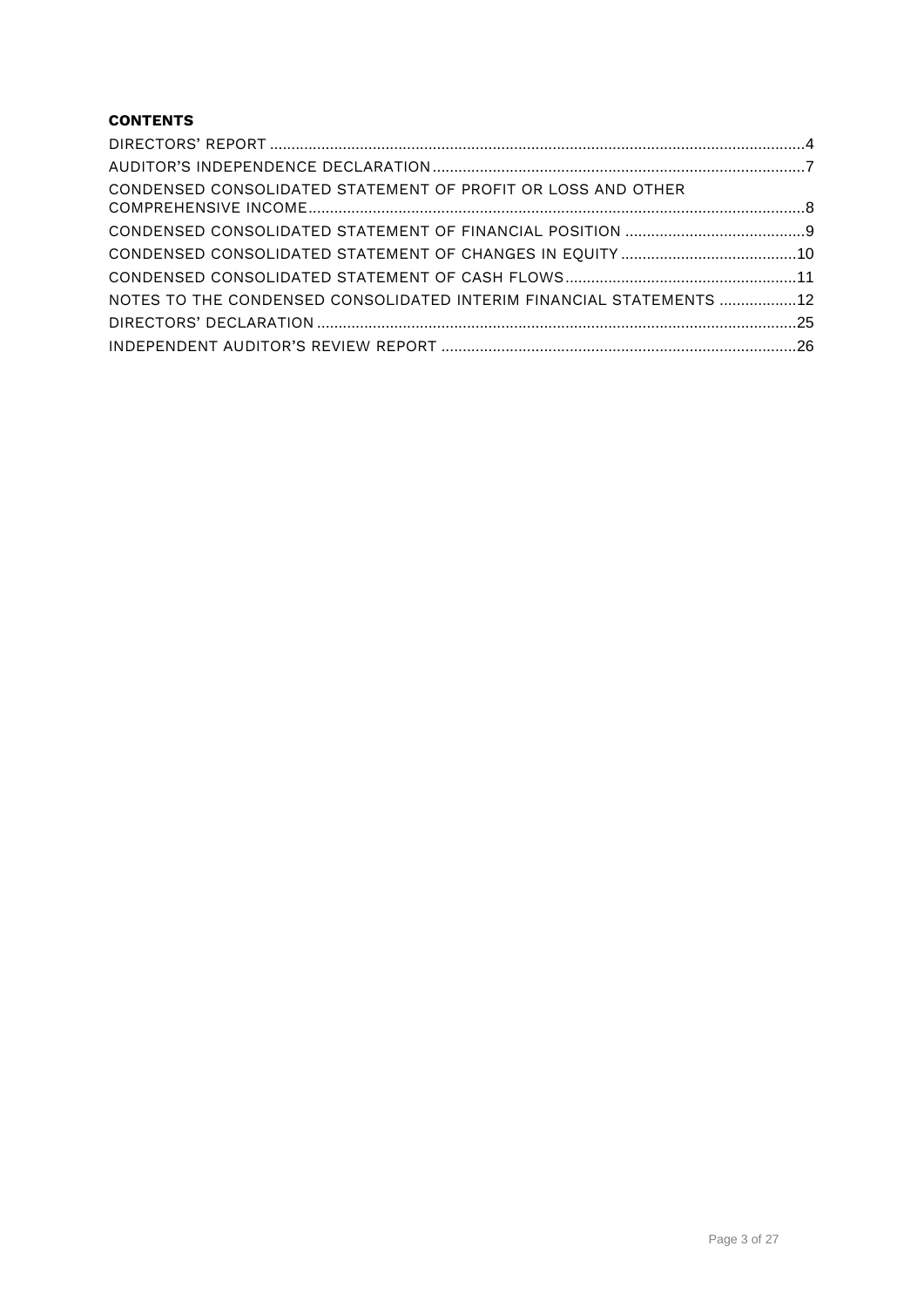# <span id="page-4-0"></span>**DIRECTORS' REPORT**

The Directors present their report on the consolidated entity comprising BNK Banking Corporation Limited ("BNK" or the "Company") and the entities it controlled ("the Group") as at or during the halfyear ended 31 December 2021.

#### **DIRECTORS**

The names of the Company's Directors in office during the half-year and until the date of this report are set out below. Directors were in office for the entire period unless otherwise stated.

| D J Koch    | Chairman and Non-Executive Director         |
|-------------|---------------------------------------------|
| J Denovan   | Deputy Chairman and Non-Executive Director  |
| P H Hall    | Non-Executive Director                      |
| E A Aris    | Non-Executive Director                      |
| M L Guthrie | Non-Executive Director                      |
| K W Ng      | Non-Executive Director                      |
| J Kolenda   | Executive Director (ceased 7 February 2022) |

#### **PRINCIPAL ACTIVITIES**

The principal activities of the Group were the provision of retail banking, wholesale mortgage management and mortgage broker aggregation services.

#### **RECONCILIATION BETWEEN THE STATUTORY RESULTS (IFRS) AND THE MANAGEMENT REPORTED (NON IFRS) RESULTS**

The discussion of operating performance in the operating and financial review section of this report is presented on a statutory basis under IFRS with certain adjustments to reflect a management reported basis of the underlying performance of the business, unless otherwise stated. Management reported results are non-IFRS financial information and are not directly comparable to the statutory results presented in other parts of this financial report. A reconciliation between the two is provided in this section and the guidance provided in Australian Securities and Investments Commission Regulatory Guide 230 'Disclosing non IFRS financial information' ('RG 230') has been followed when presenting the management reported results. Non-IFRS financial information has not been audited by the external auditor, but has been sourced from the financial reports.

The reconciliation between the statutory results (IFRS) and the management/underlying reported (non-IFRS) results is presented below:

|                                                                                                                                                 | 1H <sub>22</sub> | 1H <sub>21</sub><br>(Restated) | <b>Change</b> |
|-------------------------------------------------------------------------------------------------------------------------------------------------|------------------|--------------------------------|---------------|
| Statutory Net Profit After Tax (\$'000s) including discontinued<br>operations                                                                   | 2,716            | 1,881                          | 44%           |
| Revenue adjustments<br>Non-recurring gain on sale of Cuscal shares<br>Disposal of AAA                                                           | (319)            | (57)                           |               |
| Expense adjustments<br>IFRS fair value adjustments from Finsure acquisition<br>Software development costs<br>Strategic review transaction costs | 289<br>417       | 289<br>211                     |               |
| Tax effect of adjustments                                                                                                                       | (116)            | (133)                          |               |
| <b>Underlying Net Profit after Tax (\$'000s)</b><br>(Management-reported results)                                                               | 2,987            | 2,191                          | 36%           |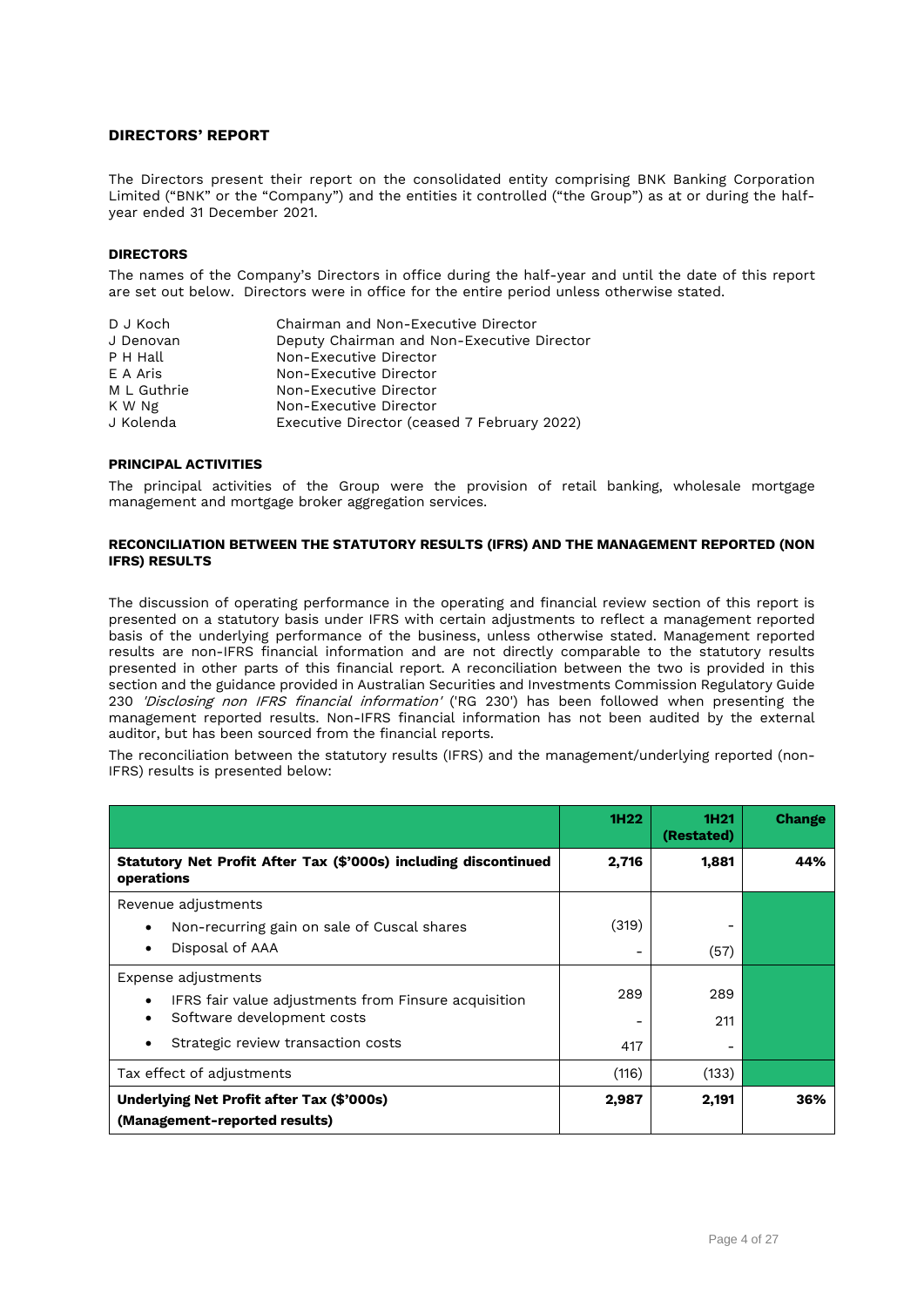# **DIRECTORS' REPORT (cont'd)**

The adjustments summarised above reflect the following:

- Gain on sale of shares realised from participating in Cuscal Limited's share buy-back;
- Current period impact of the amortisation of fair value adjustments to intangible assets arising from the acquisition of Finsure in 2018; and
- Costs incurred in relation to the strategic review as announced to the market previously.

# **REVIEW AND RESULTS OF OPERATIONS**

The Group recorded an underlying net profit after tax of \$3.0 million for the half-year ended 31 December 2021, an increase of \$0.8m (36%) on the comparative period. Underlying earnings per share increased 13% to 2.6 cents per share.

The sale of Finsure to MA Financial Group Limited announced to the market on 15 December 2021 completed on 7 February 2022 with the Group receiving \$152.2 million in consideration. The strategic review of the Banking business continues with the objective of further maximizing shareholder value. The Board continues to evaluate capital management options with a focus of ensuring an appropriate balance of maintaining the ongoing capital strength requirements of BNK with a timely and tax efficient distribution of capital to shareholders.

The assets and liabilities of Finsure are presented in the financial report as held for sale, and the profit on sale will be recognised as a Significant Item in 2H22.

During the reporting period, Finsure continued to generate loan originations through its platform of funders reflecting the ongoing productivity growth of accredited brokers and strong property market conditions. Finsure's statutory net profit result for the period was \$5.0m, an increase of 22% on the prior comparative period.

The Banking division reported a statutory loss of \$2.3m, unchanged from the comparative period. Net interest income grew by 76% reflecting the growth in the loan book partly offset by growth in operating expenses of 23% reflecting the continued investment in people, processes and technology to provide a strong platform for future growth.

Lending settlements were strong during the half at \$489m, an increase of 153% over the comparative half as the Banking business continued to transform its business as an on balance sheet lender, and leveraged the prime and specialist warehouses commenced in 4Q21 and 1Q22. The total loan book increased by 3% to \$2.54b (up from \$2.47b at 30 June 2021) and the higher margin on balance sheet loan book increased 26% to \$631m (up from \$499m at 30 June 2021).

The loan book comprises 98% residential mortgages with an average loan to valuation ratio of 62%. Credit quality remains sound with loans more than 90 days in arrears equating to less than 1% of total on balance sheet loans. No credit write-offs occurred in the half, and the business now reflects a diversified national lender.



At 31 December 2021, the Group maintained a capital adequacy ratio of 21.4%. During the period, the Group completed an additional Tier 2 subordinated note issue, successfully raising \$14m (before costs) providing ongoing capacity for strong on balance sheet lending volumes.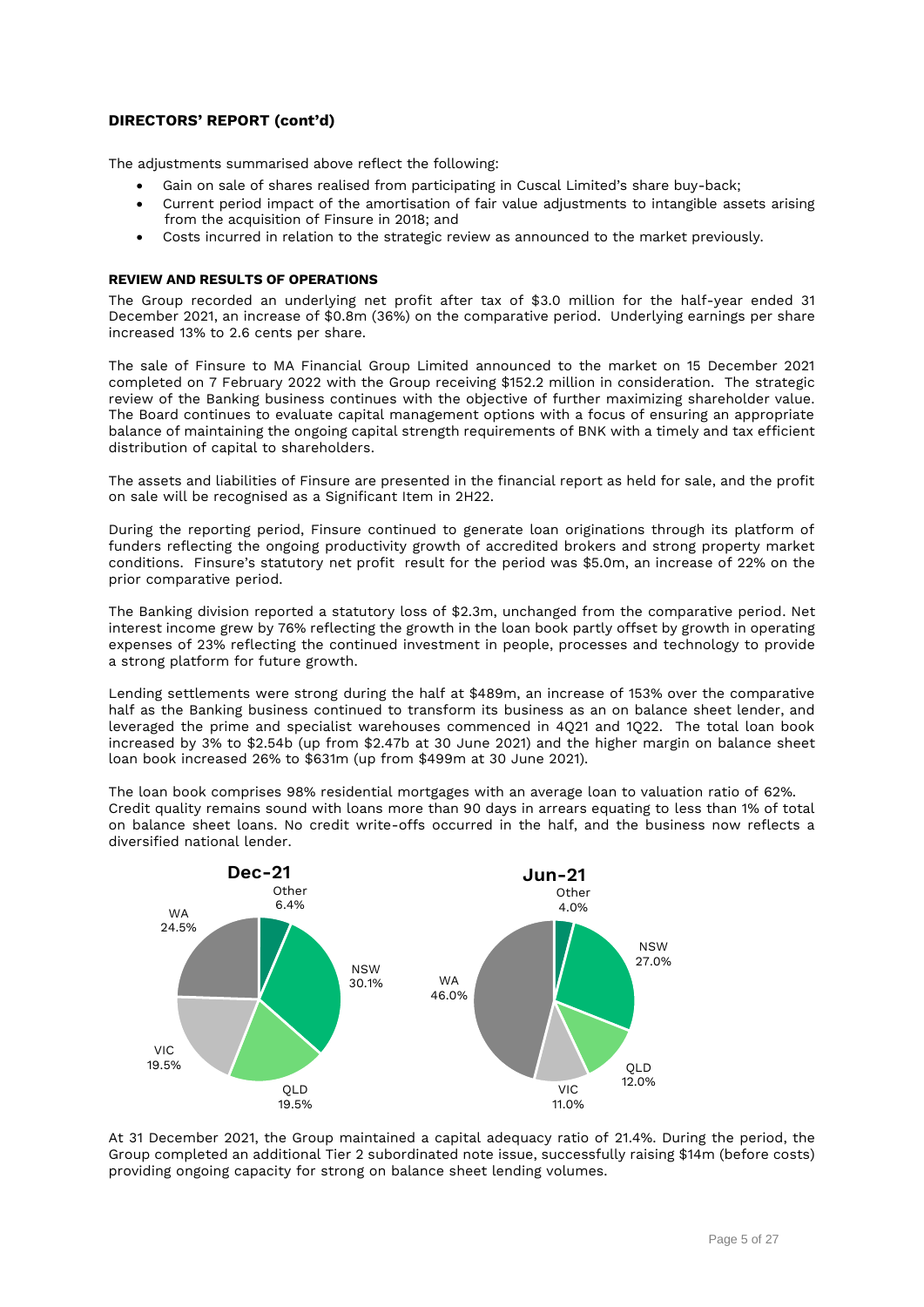# **DIRECTORS' REPORT (cont'd)**

Following the sale of Finsure, the capital adequacy ratio on a proforma basis is approximately 64%.

During the period, the Banking division recorded a Net Interest Margin (NIM) of 1.32%, down from 1.47% at 30 June 2021 reflecting the higher liquidity balances carried through the period. Growth in lower cost at call deposits enabled the Banking division to maintain a sound NIM in a period of strong competition and lower market returns from the Bank's liquidity portfolio.

### **SIGNIFICANT CHANGES IN THE STATE OF AFFAIRS**

On 21 September 2021, the Group announced it had appointed advisors to commence a strategic review of the Group with the objective of maximising shareholder value.

On 15 December 2021, the Group announced the sale of the Finsure aggregation business to MA Financial for \$145 million in cash, subject to regulatory approval and cash adjustments.

#### **EVENTS SUBSEQUENT TO BALANCE DATE**

On 7 February 2022, the Company completed the sale of the Finsure aggregation business for consideration of \$152.2 million (before costs and income tax) comprising the sale price of \$145 million plus the Finsure cash adjustment under the Share Sale Agreement. This equates to a gain on sale of approximately \$100m (before tax), which will be reflected in BNK's second half results. No dividend has been declared or provided for from the sale proceeds, however the Company expects that a distribution in respect of a material portion of the Finsure sale proceeds will be made to shareholders in the third quarter of calendar year 2022.

On 7 February 2022, the Company vested 1,472,513 performance rights through the issuance of 1,472,513 fully paid ordinary shares to executives of Finsure in satisfaction of their entitlements under the BNK Equity Incentive Plan.

### **AUDITOR'S INDEPENDENCE DECLARATION**

A copy of the auditor's independence declaration as required under section 307C of the Corporations Act 2001 is set out immediately after this Directors' Report.

#### **ROUNDING**

These consolidated financial statements are presented in Australian dollars which is the Company's functional currency. The Group is of a kind referred to in ASIC Corporations (Rounding in Financial/Directors' Reports) Instrument 2016/191 and in accordance with that instrument, amounts in the consolidated financial statements and Directors' Report have been rounded off to the nearest thousand dollars, unless otherwise stated.

This report is made in accordance with a resolution of directors, pursuant to section 306(3)(a) of the Corporations Act 2001.

Don Koch Chairman and Non-executive Director Dated this 25th day of February 2022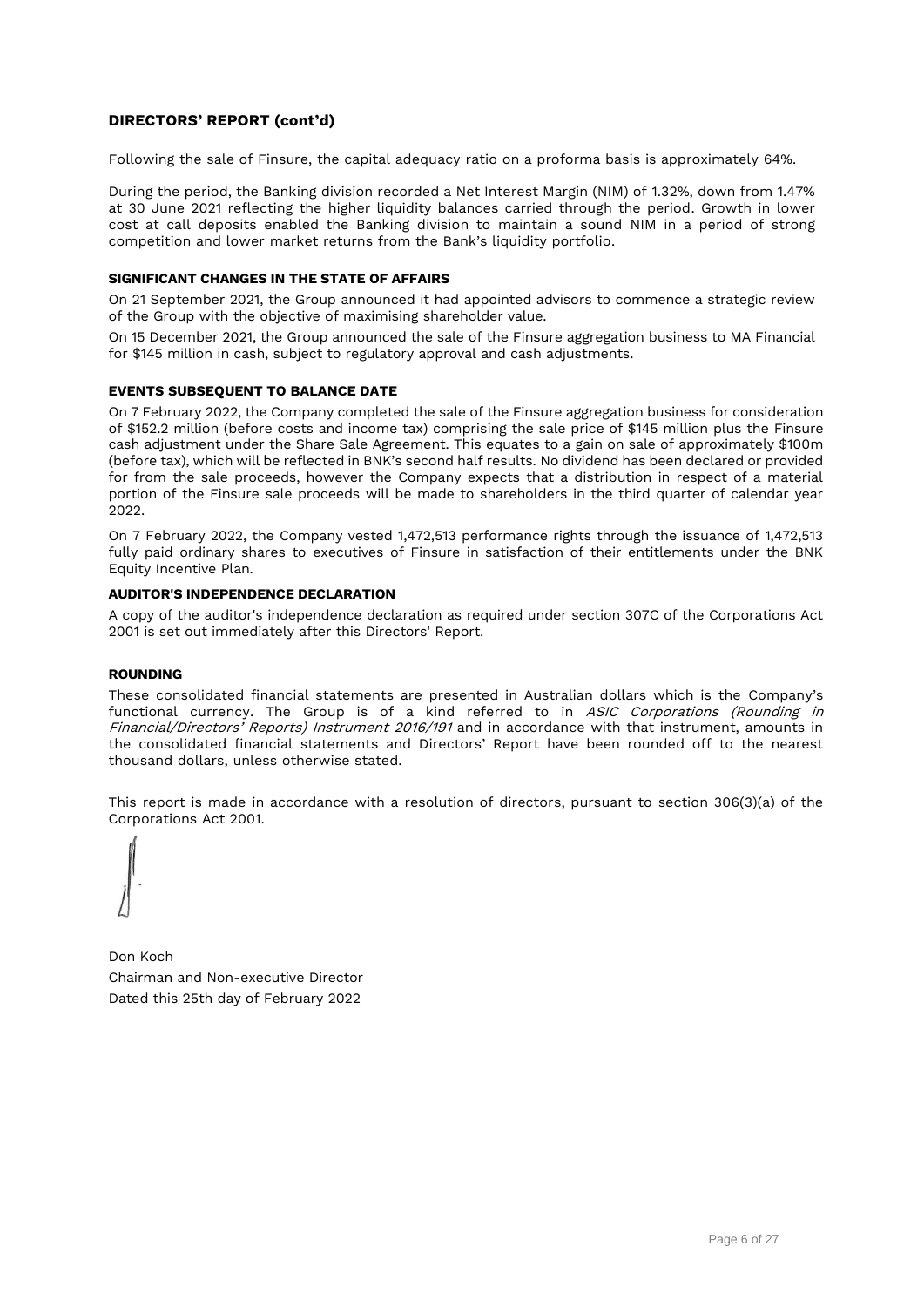

# Lead Auditor's Independence Declaration under Section 307C of the Corporations Act 2001

# To the Directors of BNK Banking Corporation Limited

I declare that, to the best of my knowledge and belief, in relation to the review of BNK Banking Corporation Limited for the half-year ended 31 December 2021 ended there have been:

- i. no contraventions of the auditor independence requirements as set out in the Corporations Act 2001 in relation to the review; and
- ii. no contraventions of any applicable code of professional conduct in relation to the review.

laBucher

KPMG Nic Buchanan Partner Sydney

25 February 2022

KPMG, an Australian partnership and a member firm of the KPMG global organisation of independent member firms affiliated with KPMG International Limited, a private English company limited by guarantee. All rights reserved. The KPMG name and logo are trademarks used under license by the independent member firms of the KPMG global organisation. Liability limited by a scheme approved under Professional Standards Legislation.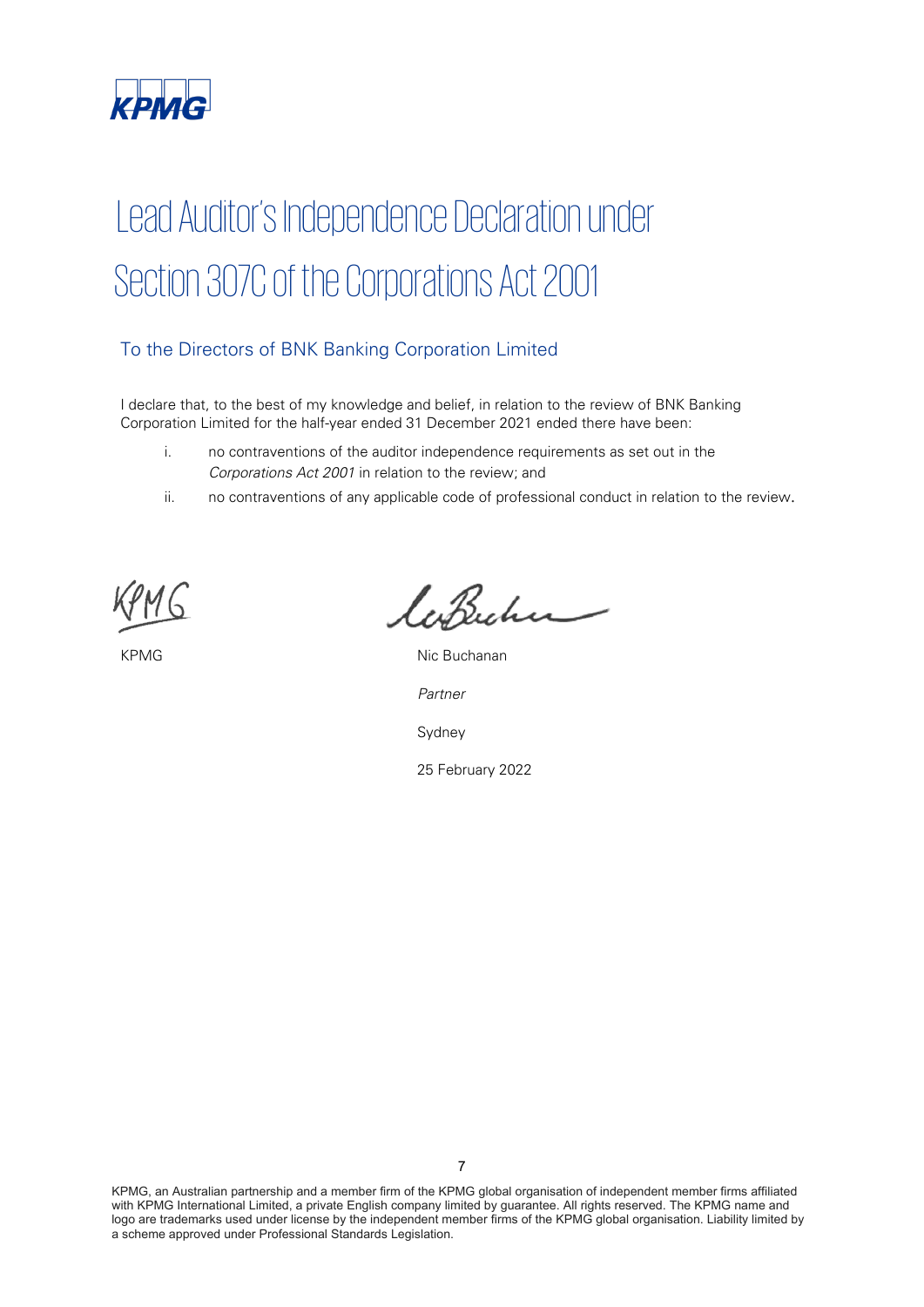# <span id="page-8-0"></span>**CONDENSED CONSOLIDATED STATEMENT OF PROFIT OR LOSS AND OTHER COMPREHENSIVE INCOME**

# **FOR THE SIX MONTHS ENDED 31 DECEMBER 2021**

**CONTINUING OPERATIONS Note**

| In thousands of AUD                                               |                | 31 Dec 2021 | 31 Dec 2020<br>(Restated) |
|-------------------------------------------------------------------|----------------|-------------|---------------------------|
|                                                                   |                | \$          |                           |
| Interest revenue from banking activities                          | $\overline{7}$ | 8,779       | 5,167                     |
| Interest expense on banking activities                            |                | (2,923)     | (1,844)                   |
| Net interest income                                               |                | 5,856       | 3,323                     |
| Commission income                                                 | 6              | 2,120       | 7,126                     |
| Commission expense                                                | 6              | (2,045)     | (4,918)                   |
| Net commission income/(expense)                                   |                | 75          | 2,208                     |
| Other income                                                      | 8              | 1,676       | 742                       |
| <b>Total net revenue</b>                                          |                | 7,607       | 6,273                     |
| Operating expenses                                                | 9              | (10, 402)   | (8, 426)                  |
| Impairment of insurance receivable and ATMs                       |                |             | (901)                     |
| Impairment of loans, advances and other receivables               | 14             | (417)       | (231)                     |
| Profit before income tax from continuing operations               |                | (3, 212)    | (3, 285)                  |
| Income tax (expense)/benefit                                      | 10             | 858         | 1,016                     |
| <b>Profit from continuing operations</b>                          |                | (2, 354)    | (2, 269)                  |
| <b>Discontinued operations</b>                                    |                |             |                           |
| Profit from discontinued operation, net of tax                    | 5              | 5,070       | 4,150                     |
| Profit for the period                                             |                | 2,716       | 1,881                     |
| Other comprehensive income                                        |                |             |                           |
| Items that may be reclassified subsequently to profit and<br>loss |                |             |                           |
| Total comprehensive income for the period                         |                | 2,716       | 1,881                     |
| <b>Earnings per share</b>                                         |                |             |                           |
| Basic earnings per share (cents)                                  | 21             | 2.37        | 1.98                      |
| Diluted earnings per share (cents)                                | 21             | 2.34        | 1.96                      |
| Loss per share - continuing operations                            |                |             |                           |
| Basic loss per share (cents)                                      | 21             | (2.05)      | (2.39)                    |
| Diluted loss per share (cents)                                    | 21             | (2.05)      | (2.39)                    |

The accompanying notes form part of these financial statements.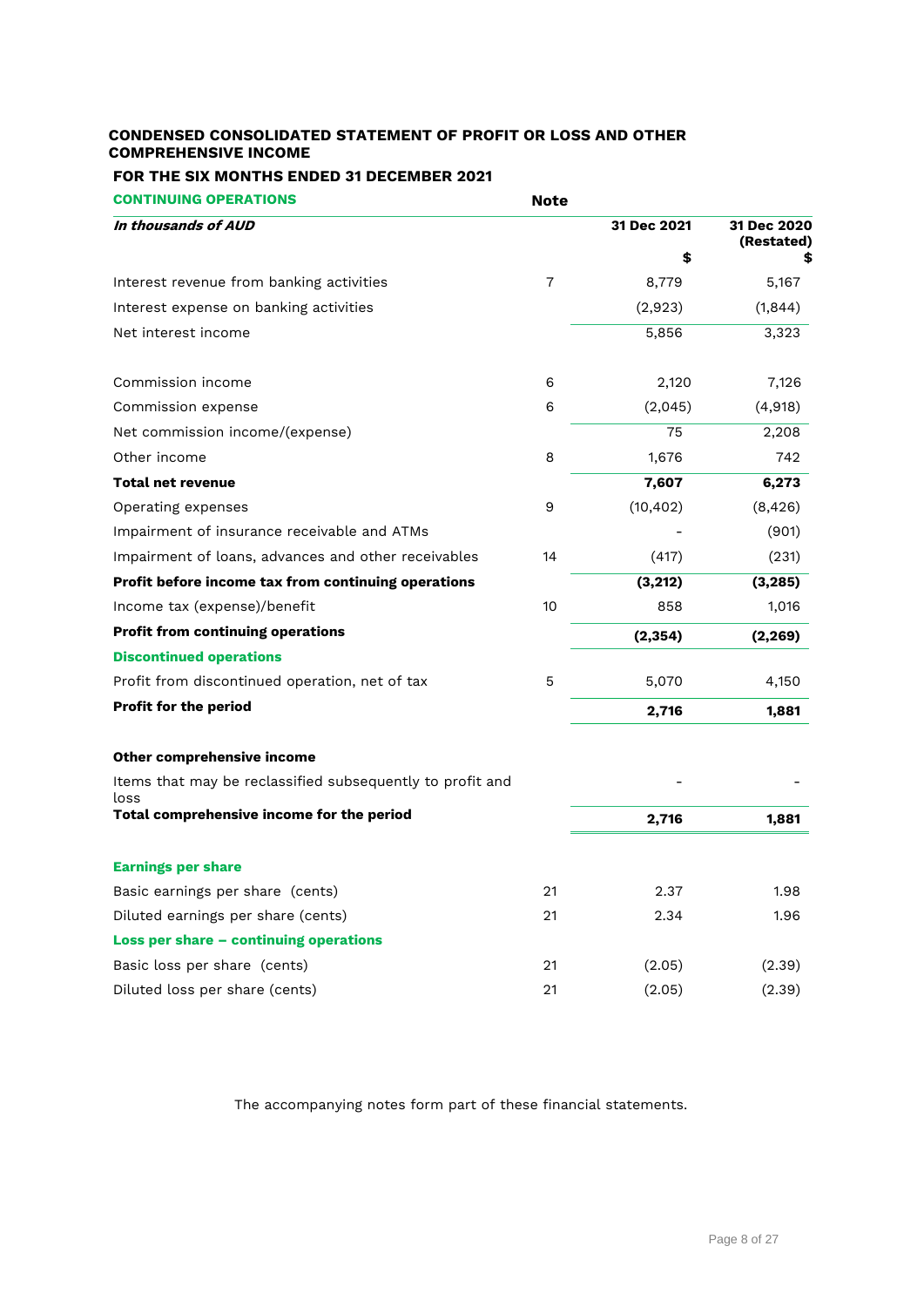# <span id="page-9-0"></span>**CONDENSED CONSOLIDATED STATEMENT OF FINANCIAL POSITION**

# **AS AT 31 DECEMBER 2021**

.

| In thousands of AUD                          | <b>Note</b> | 31 Dec 2021 | 30 Jun 2021 |
|----------------------------------------------|-------------|-------------|-------------|
|                                              |             | \$          | \$          |
| <b>Assets</b>                                |             |             |             |
| Cash and cash equivalents                    | 11          | 69,682      | 47,285      |
| Due from other financial institutions        |             | 35,635      | 8,820       |
| Other financial assets                       | 13          | 167,928     | 148,148     |
| Loans and advances                           | 14          | 743,702     | 539,939     |
| Commissions and other receivables            | 12          | 5,473       | 25,607      |
| Contract assets                              |             | 29,837      | 505,706     |
| Property, plant and equipment                |             | 992         | 2,646       |
| Goodwill and other intangible assets         |             | 7,487       | 43,689      |
| Assets held for sale                         | 5           | 650,155     |             |
| <b>Total Assets</b>                          |             | 1,710,441   | 1,321,840   |
| <b>Liabilities</b>                           |             |             |             |
| Deposits                                     |             | 828,696     | 635,647     |
| Other financial liabilities                  | 15          | 148,117     | 61,258      |
| Commissions and other payables               | 16          | 1,965       | 27,592      |
| <b>Contract Liabilities</b>                  |             | 10,834      | 453,381     |
| Provisions                                   |             | 1,028       | 1,678       |
| Deferred tax liabilities                     |             | 2,522       | 14,310      |
| Liabilities held for sale                    | 5           | 586,489     |             |
| <b>Total Liabilities</b>                     |             | 1,579,651   | 1,193,866   |
|                                              |             |             |             |
| <b>Net Assets</b>                            |             | 131,240     | 127,974     |
| <b>Equity Attributable to Equity Holders</b> |             |             |             |
| <b>Contributed equity</b>                    |             |             |             |
| Issued capital, net of raising costs         | 17          | 117,376     | 116,728     |
| Reserves                                     |             | 1,136       | 1,234       |
| Retained earnings                            |             | 12,728      | 10,012      |
| <b>Total Equity</b>                          |             | 131,240     | 127,974     |
|                                              |             |             |             |

The accompanying notes form part of these financial statements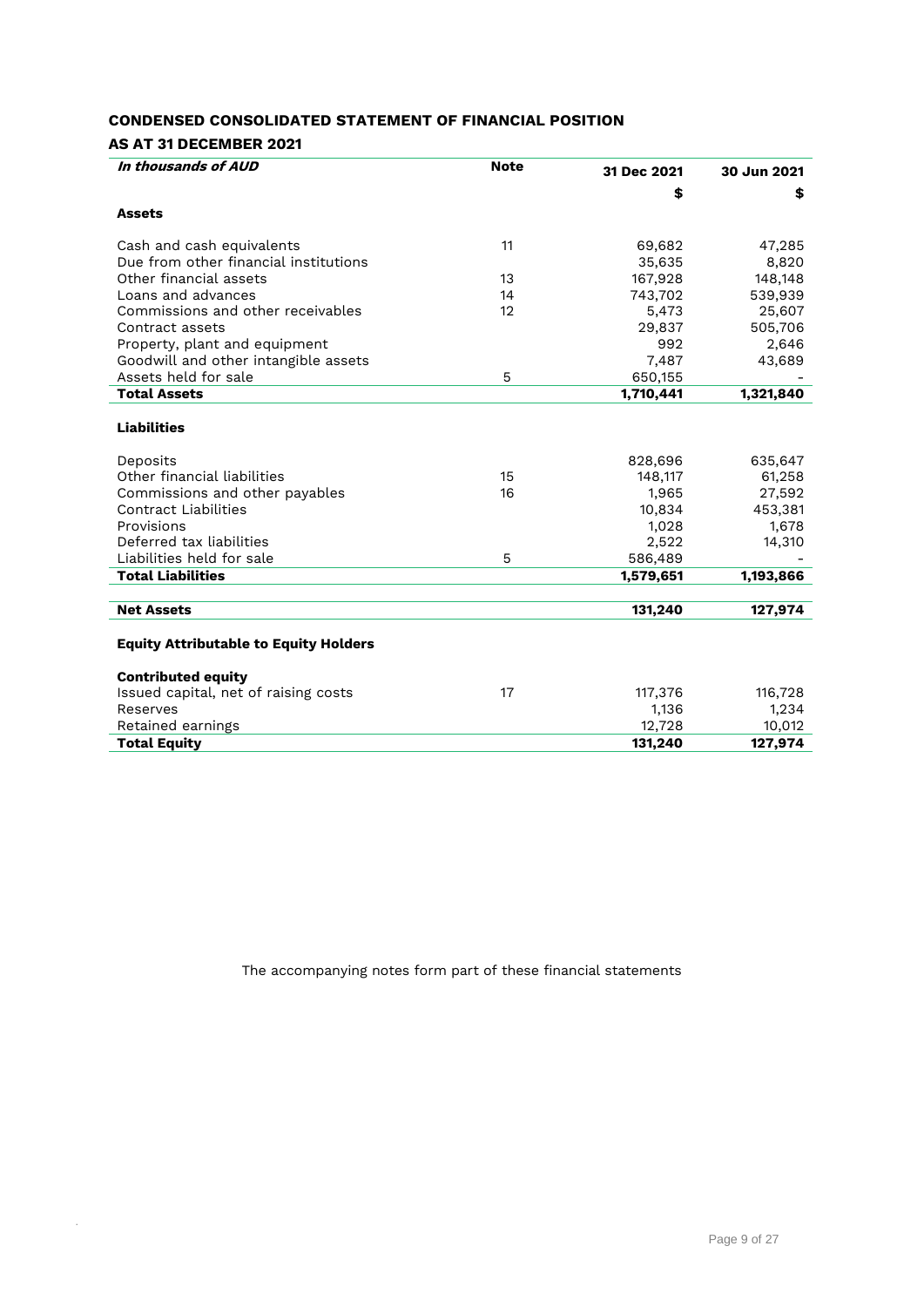# **CONDENSED CONSOLIDATED STATEMENT OF CHANGES IN EQUITY**

#### **FOR THE SIX MONTHS ENDED 31 DECEMBER 2021**

**In thousands of AUD**

<span id="page-10-0"></span>

| <b>Attributable to equity holders</b>                                                                                       | <b>Issued</b><br>Capital | Equity<br><b>Raising</b><br>Costs | <b>Treasury</b><br><b>Share</b><br><b>Reserve</b> | <b>Financial</b><br><b>Assets</b><br><b>Revaluation</b><br><b>Reserve</b> | General<br><b>Reserve</b><br>for<br><b>Credit</b><br><b>Losses</b> | <b>Share-based</b><br><b>Payments</b><br><b>Reserve</b> | <b>Retained</b><br><b>Earnings</b> | <b>Total</b><br><b>Equity</b> |
|-----------------------------------------------------------------------------------------------------------------------------|--------------------------|-----------------------------------|---------------------------------------------------|---------------------------------------------------------------------------|--------------------------------------------------------------------|---------------------------------------------------------|------------------------------------|-------------------------------|
|                                                                                                                             | \$                       | \$                                | \$                                                | \$                                                                        | \$                                                                 | \$                                                      | \$                                 | \$                            |
| <b>Balance at 1 July 2020</b>                                                                                               | 106,270                  | (2, 754)                          | (103)                                             | (140)                                                                     | 446                                                                | 1,029                                                   | 8,118                              | 112,866                       |
| Profit for the period                                                                                                       |                          |                                   |                                                   |                                                                           |                                                                    | $\overline{\phantom{a}}$                                | 2,176                              | 2,176                         |
| Other comprehensive income<br><b>Total comprehensive income</b><br><b>Transactions with owners of the</b><br><b>Company</b> |                          | $\blacksquare$                    |                                                   | $\blacksquare$                                                            |                                                                    | $\blacksquare$                                          | 2,176                              | 2,176                         |
| Cost of share-based payments<br>Issue of share capital                                                                      | 689                      | (11)                              |                                                   |                                                                           |                                                                    | 358<br>(689)                                            |                                    | 358<br>(11)                   |
| <b>Balance at 31 December 2020</b>                                                                                          | 106,959                  | (2,765)                           | (103)                                             | (140)                                                                     | 446                                                                | 698                                                     | 10,294                             | 115,389                       |
| <b>Balance at 1 July 2021</b>                                                                                               | 120,035                  | (3, 307)                          | (103)                                             |                                                                           | 446                                                                | 891                                                     | 10,012                             | 127,974                       |
| Profit for the period                                                                                                       |                          |                                   |                                                   |                                                                           |                                                                    | $\overline{\phantom{a}}$                                | 2,716                              | 2,716                         |
| <b>Total comprehensive income</b><br><b>Transactions with owners of the</b><br>Company                                      |                          | $\blacksquare$                    |                                                   | $\blacksquare$                                                            | $\blacksquare$                                                     | Ξ.                                                      | 2,716                              | 2,716                         |
| Cost of share-based payments                                                                                                |                          |                                   |                                                   |                                                                           |                                                                    | 558                                                     |                                    | 558                           |
| Issue of share capital                                                                                                      | 656                      | (8)                               |                                                   |                                                                           |                                                                    | (656)                                                   |                                    | (8)                           |
| <b>Balance at 31 December 2021</b>                                                                                          | 120,691                  | (3, 315)                          | (103)                                             |                                                                           | 446                                                                | 793                                                     | 12,728                             | 131,240                       |

The accompanying notes form part of these financial statements.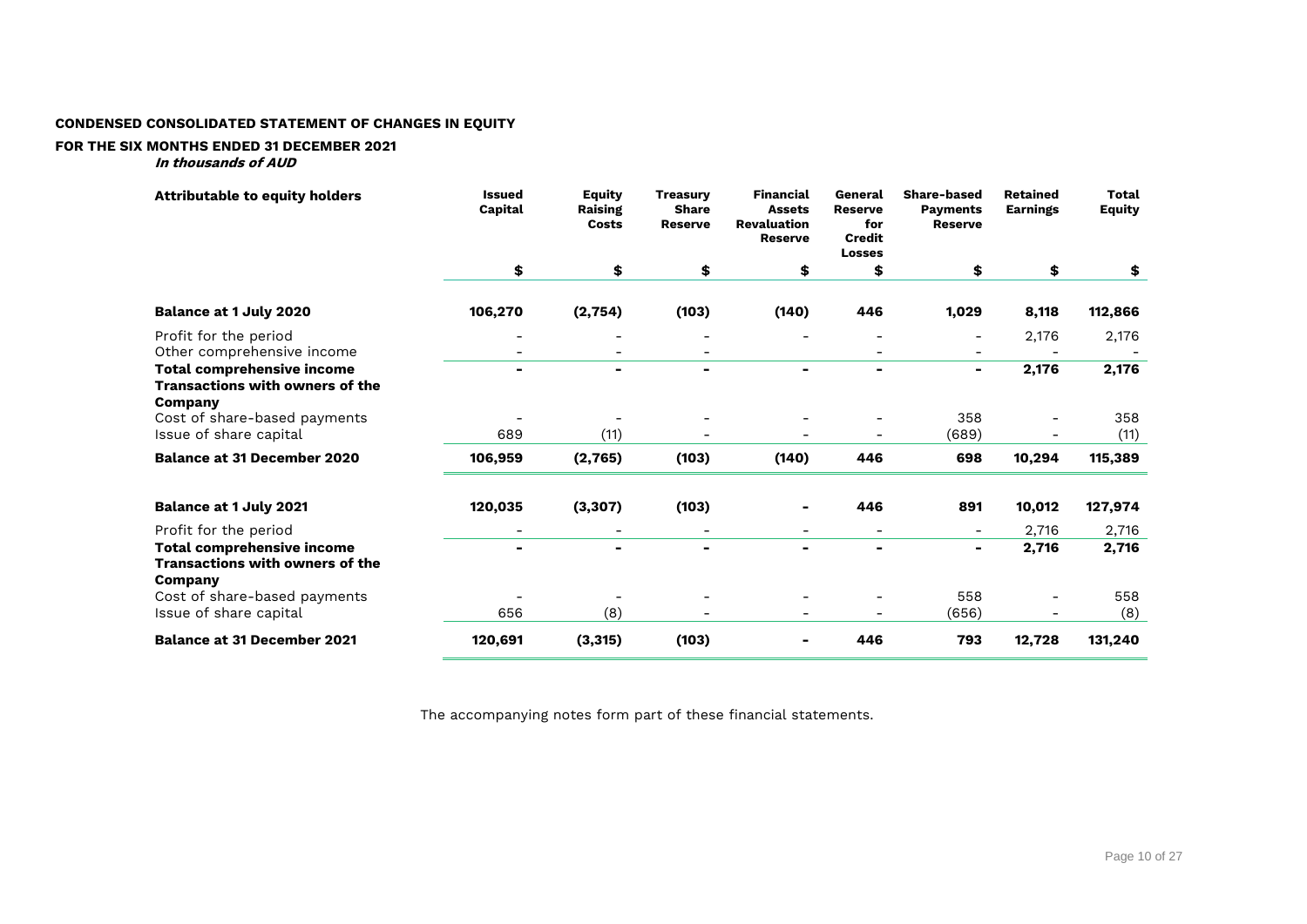# <span id="page-11-0"></span>**CONDENSED CONSOLIDATED STATEMENT OF CASH FLOWS FOR THE SIX MONTHS ENDED 31 DECEMBER 2021**

|                                                                                                                                                                                                                                                                                                                                                         |      | 31 Dec 2021                                                                           | 31 Dec 2020                                                                               |
|---------------------------------------------------------------------------------------------------------------------------------------------------------------------------------------------------------------------------------------------------------------------------------------------------------------------------------------------------------|------|---------------------------------------------------------------------------------------|-------------------------------------------------------------------------------------------|
|                                                                                                                                                                                                                                                                                                                                                         | Note | \$                                                                                    | \$                                                                                        |
| In thousands of AUD                                                                                                                                                                                                                                                                                                                                     |      |                                                                                       |                                                                                           |
| <b>CASH FLOWS FROM OPERATING ACTIVITIES</b>                                                                                                                                                                                                                                                                                                             |      |                                                                                       |                                                                                           |
| Interest received<br>Fees and commissions received<br>Interest and other costs of finance paid<br>Other income received<br>Proceeds from insurance claim<br>Payments to suppliers and employees<br>Net increase in loans, advances and other<br>receivables<br>Net increase in deposits and other borrowings<br>Net (payments)/receipts for investments |      | 8,814<br>159,918<br>(2,961)<br>19<br>(165, 566)<br>(202, 500)<br>193,049<br>(46, 258) | 5,212<br>107,905<br>(1,923)<br>2<br>2,034<br>(109, 597)<br>(22, 207)<br>45,500<br>(9,570) |
| Net cash from/(used in) operating activities                                                                                                                                                                                                                                                                                                            |      | (55, 485)                                                                             | 17,356                                                                                    |
| <b>CASH FLOWS FROM INVESTING ACTIVITIES</b>                                                                                                                                                                                                                                                                                                             |      |                                                                                       |                                                                                           |
| Payments for intangible assets                                                                                                                                                                                                                                                                                                                          |      |                                                                                       | (1, 161)                                                                                  |
| Net cash used in investing activities                                                                                                                                                                                                                                                                                                                   |      |                                                                                       | (1, 161)                                                                                  |
| <b>CASH FLOWS FROM FINANCING ACTIVITIES</b>                                                                                                                                                                                                                                                                                                             |      |                                                                                       |                                                                                           |
| Proceeds from borrowings<br>Payments for equity raising costs<br>Payments for lease liabilities                                                                                                                                                                                                                                                         |      | 86,847<br>(8)<br>(690)                                                                | 13,760<br>(11)<br>(624)                                                                   |
| Net cash from/(used in) financing activities                                                                                                                                                                                                                                                                                                            |      | 86,149                                                                                | 13,125                                                                                    |
| Net increase/(decrease) in cash held                                                                                                                                                                                                                                                                                                                    |      | 30,664                                                                                | 29,320                                                                                    |
| Cash and cash equivalents at beginning of the<br>period                                                                                                                                                                                                                                                                                                 |      | 47,285                                                                                | 21,045                                                                                    |
| Cash and cash equivalents at the end of the period<br>Less cash attributed to discontinued operation                                                                                                                                                                                                                                                    |      | 77,949<br>(8, 267)                                                                    | 50,365                                                                                    |
| Cash and cash equivalents continuing operations                                                                                                                                                                                                                                                                                                         |      | 69,682                                                                                | 50,365                                                                                    |

The Consolidated Statement of Cash Flows includes all cash flows of the Group. Refer to note 5.B. for the summarised cash flows of the discontinued operation.

The accompanying notes form part of these financial statements.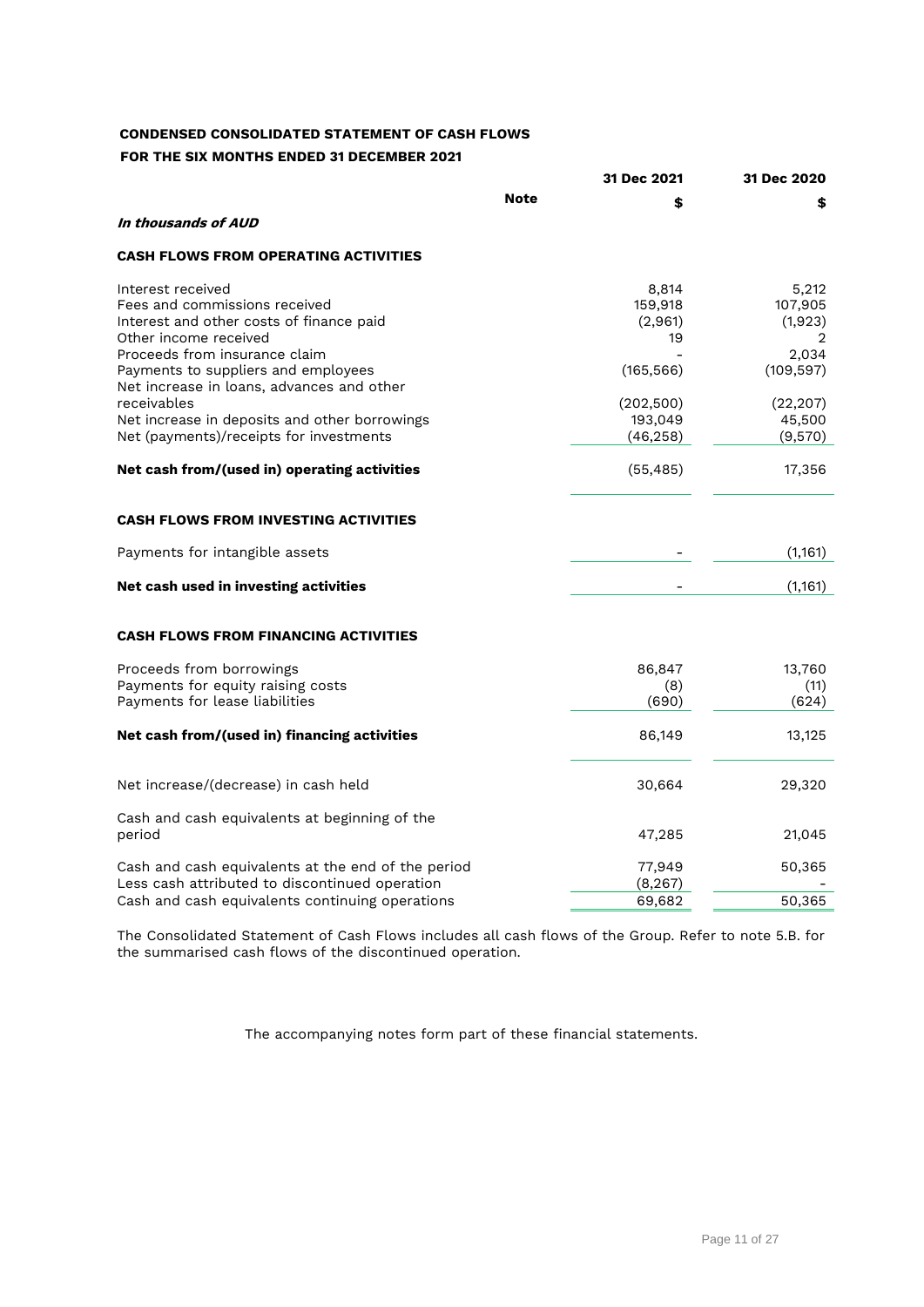## <span id="page-12-0"></span>**1. CORPORATE INFORMATION**

BNK Banking Corporation Limited ("the Company") is a company incorporated and domiciled in Australia. These condensed consolidated interim financial statements ("interim financial statements") as at and for the six months ended 31 December 2021 comprise the Company and its subsidiaries (together referred to as "the Group"). The principal activities of the company are the provision of banking products and services, mortgage management and mortgage aggregation services.

# **2. BASIS OF PREPARATION**

The interim financial statements for the six months ended 31 December 2021 have been prepared in accordance with Australian Accounting Standard AASB 134 'Interim Financial Reporting' and the Corporations Act 2001, as appropriate for for-profit oriented entities. Compliance with AASB 134 ensures compliance with International Financial Reporting Standard IAS 34 'Interim Financial Reporting'.

The interim financial statements do not include all the information and disclosures required in the annual financial statements, and should be read in conjunction with the Company's annual financial statements as at 30 June 2021.

These consolidated financial statements are presented in Australian dollars which is the Company's functional currency. The Group is of a kind referred to in ASIC Corporations (Rounding in Financial/Directors' Reports) Instrument 2016/191 and in accordance with that instrument, amounts in the consolidated financial statements and Directors' Report have been rounded off to the nearest thousand dollars, unless otherwise stated.

# **3. CRITICAL ACCOUNTING ESTIMATES AND SIGNIFICANT JUDGEMENTS**

The preparation of the financial report in conformity with Australian Accounting Standards requires the use of certain critical accounting estimates. It also requires management to exercise judgement in the process of applying the accounting policies. In preparing this half-year financial report, the significant judgements made by management in applying the Company's accounting policies and key sources of estimation uncertainty were the same as those that applied to the annual financial report for the year ended 30 June 2021.

Estimates and judgements are continually evaluated and are based on historical experience and other factors, including reasonable expectations of future events.

Management believes the estimates used in preparing the financial report are reasonable. Actual results in the future may differ from those reported and therefore it is reasonably possible, on the basis of existing knowledge, that outcomes within the financial year that are different from our assumptions and estimates could require an adjustment to the carrying amounts of the assets and liabilities reported. This is particularly pertinent in the half-year ended 31 December 2021 where the impact of the COVID-19 pandemic continued to cause significant impact to the Australian (and global) economy with inherent uncertainty as to future economic conditions. Revisions to accounting estimates are recognised in the period in which the estimate is revised and in any future periods affected.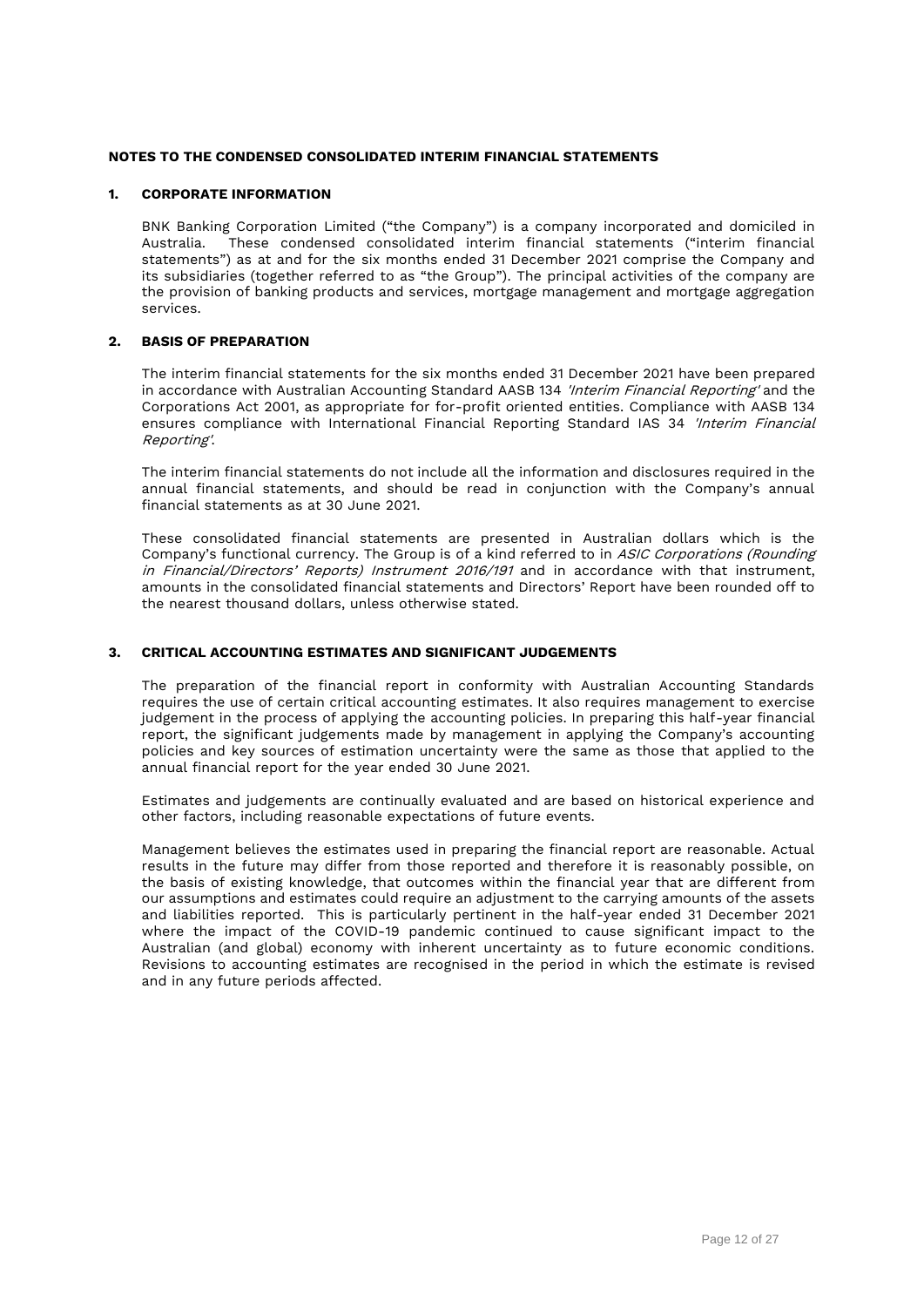#### **4. SEGMENT INFORMATION**

AASB 8 requires operating segments to be identified on the basis of internal information provided to the chief decision maker, the Board of Directors, in relation to the business activities of the Group. The Group has determined it has two segments for which information is provided regularly to the Board of Directors. The following describes the operations of each of the Group's reportable segments:

# **Banking**

The Group's banking business refers to the provision of banking products and services such as loans and deposits under the BNK, Goldfields Money and Better Choice brands. Loans are distributed through the Better Choice business, via online applications and accredited brokers, and may be funded by deposits, securitisation vehicles or third party funders. Deposits are originated under the Goldfields Money brand directly and through third party deposit brokers. The segment earns net interest income and service fees from providing a range of services to its retail and small business customers.

#### **Aggregation**

The Aggregation segment provides contracted administrative and infrastructure support to approximately 2,100 (30 June 2021: 2,005) mortgage brokers, connecting them with a panel of approximately 60 lenders. The segment is branded as Finsure and Beagle Finance, and derives revenue in the form of fees for service, percentage splits, proprietary technology, compliance and sponsorship income. Fees include upfront commissions which are earned upon each loan settlement, and ongoing trail commissions. The Company collects the upfront and trail commission from Lenders and deducts all its fees/percentages before distributing through to its accredited brokers.

Segment results that are reported to the Board of Directors include items directly attributable to the activities of each segment, and those that can be allocated on a reasonable basis. Other/unallocated items are comprised mainly of other operating activities from which the Group earns revenues and/or incurs expenses that are not managed separately and include taxation expense, assets and liabilities.

For the half-year ended 31 December 2021, the two segments reflect the continuing operations (Banking) and discontinued operations (Aggregation) as presented in this financial report.

- The Statement of Profit and Loss and Other Comprehensive Income presents the results of the two segments as net profit/(loss) after tax separately for continuing operations and discontinued operations, and similarly;
- the Statement of Financial Position segregates the assets and liabilities of the Aggregation business, presented as held for sale. Refer to note 5 for further information on the Aggregation segment.

Segment assets and liabilities for the comparative period are as follows:

| In thousands of AUD           | Banking | Aggregation | <b>Eliminations</b> | Total   |
|-------------------------------|---------|-------------|---------------------|---------|
| <b>Assets and Liabilities</b> |         |             |                     | S       |
| Total segment assets          | 538.553 | 460.816     | (43.501)            | 955.868 |
| Total segment liabilities     | 424.987 | 411.999     | 3.493               | 840.479 |

# **5. DISCONTINUED OPERATION**

On 15 December 2021, the Group executed a Share Sale Agreement (SSA) for the sale of BNK's 100% owned subsidiary, Finsure Holding Pty Ltd and related Aggregation subsidiaries to MA Financial Group Limited (MAF). The sale completed on 7 February 2022, resulting in the Group receiving cash consideration of \$152.2 million, comprising \$145 million (before costs and tax on disposal) consideration for the shares plus cash adjustments of \$7.2 million.

The Aggregation division was not previously classified as held-for-sale or as a discontinued operation. The comparative Consolidated Statement of Profit or Loss and Other Comprehensive Income has been represented to show the discontinued operation separately from continuing operations. The assets and liabilities of the Aggregation division are grouped as single line items in the Consolidated Statement of Financial Position as at balance date, however the comparative period is not represented.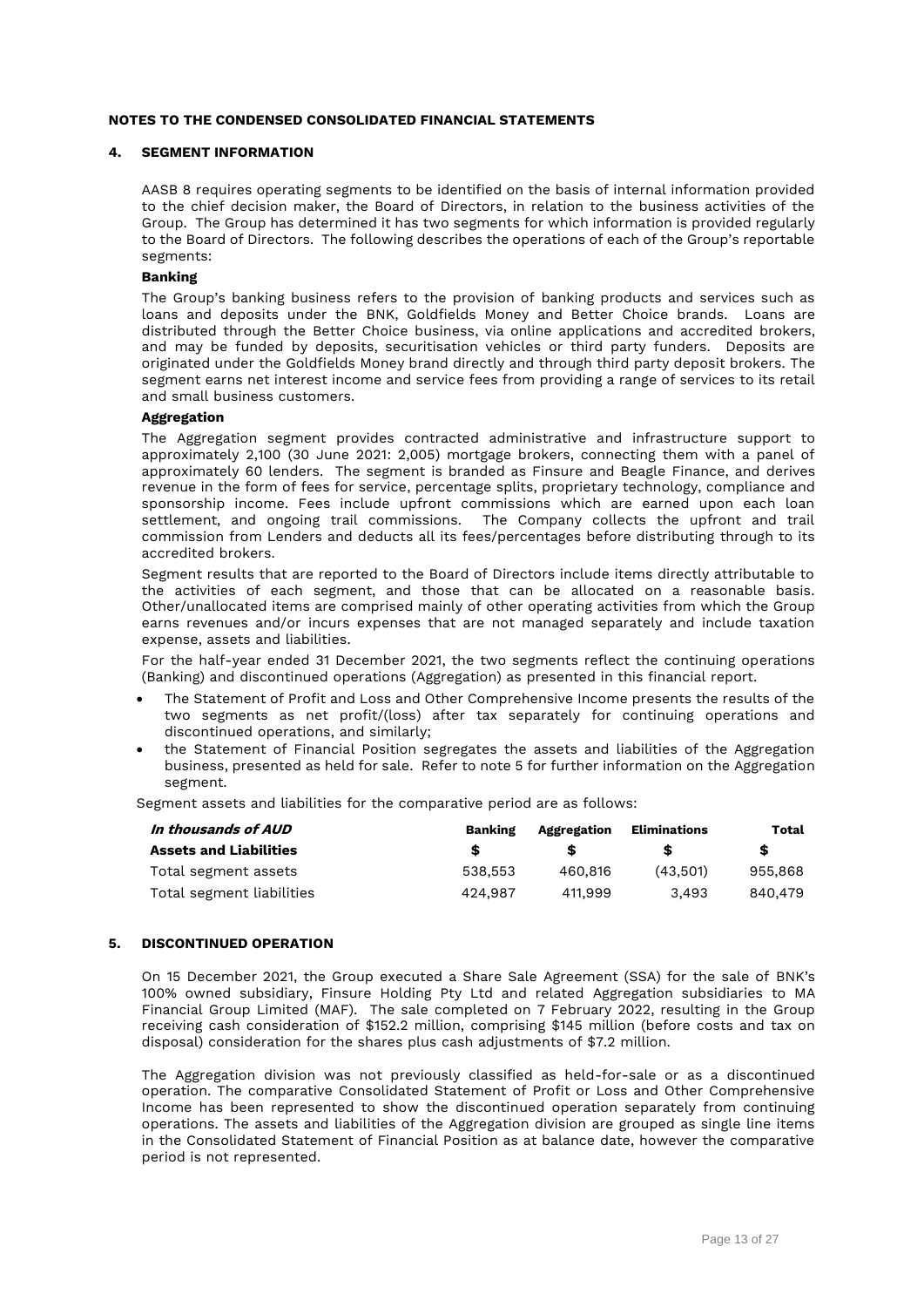# **A. Results of discontinued operation**

|                                                            | 31 Dec<br>2021 | 31 Dec<br>2020 |
|------------------------------------------------------------|----------------|----------------|
|                                                            | \$             | \$             |
| In thousands of AUD                                        |                |                |
| Revenue                                                    | 265,853        | 156,215        |
| Elimination of inter-segment revenue                       |                |                |
| External revenue                                           | 265,853        | 156,215        |
| Expenses                                                   | (258, 541)     | (150, 384)     |
| Elimination of inter-segment expenses                      | 20             | 335            |
| External expenses                                          | (258, 521)     | (150, 049)     |
| <b>Results from discontinued operating activities</b>      | 7,332          | 6,166          |
| Income tax expense                                         | (2, 262)       | (1,985)        |
| Results from discontinued operating activities, net of tax | 5,070          | 4,181          |
| Basic earnings per share                                   | 4.42           | 4.36           |
| Diluted earnings per share                                 | 4.38           | 4.32           |

The gain on disposal attributable from the sale of the Aggregation division will be recognised subsequent to balance date.

# **B. Assets and liabilities of disposal group classified as held for sale**

Assets and liabilities classified as held for sale at 31 December 2021 comprise the following:

| In thousands of AUD                  | 31 Dec  |
|--------------------------------------|---------|
|                                      | 2021    |
| <b>Assets</b>                        | \$      |
| Cash and cash equivalents            | 8,267   |
| Commission receivables               | 33,196  |
| Contract assets                      | 571,978 |
| Property, plant and equipment        | 1,099   |
| Goodwill and other intangible assets | 35,615  |
| <b>Assets held for sale</b>          | 650,155 |
| <b>Liabilities</b>                   |         |
| Commission and other payables        | 36,860  |
| Contract liabilities                 | 535,509 |
| Provisions                           | 914     |
| Deferred tax liabilities             | 13,206  |
| <b>Liabilities held for sale</b>     | 586,489 |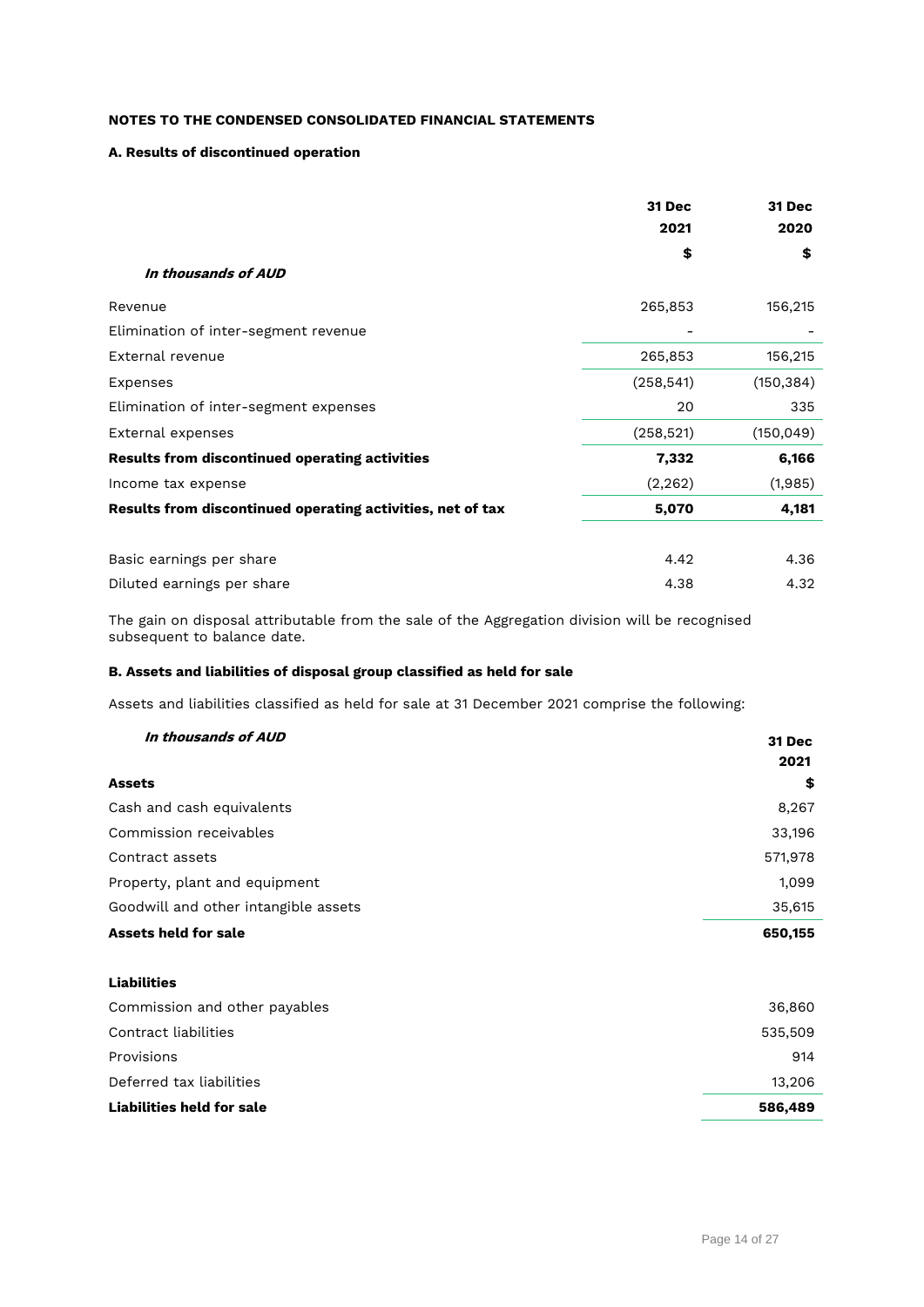# **C. Cash flows from (used in) discontinued operation**

|                                              | 31 Dec | 31 Dec |
|----------------------------------------------|--------|--------|
|                                              | 2021   | 2020   |
|                                              | \$     | \$     |
| In thousands of AUD                          |        |        |
| Net cash from operating activities           | 4,514  | 3,172  |
| Net cash from/(used in) investing activities | 212    | (577)  |
| Net cash used in financing activities        | (198)  | (545)  |
| Net cash flows for the period                | 4,528  | 2,050  |

# **In thousands of AUD**

| 6. | <b>COMMISSION INCOME AND EXPENSE</b>                    |          |                |
|----|---------------------------------------------------------|----------|----------------|
|    | Upfront commission income                               | 1,190    | 1,083          |
|    | Trail commission income                                 | 3,459    | 4,083          |
|    | Net present value of future trail commission receivable | (2,529)  | 1,960          |
|    | Total commission income                                 | 2,120    | 7,126          |
|    | Upfront commission expense                              | 1,277    | 916            |
|    | Trail commission expense                                | 2,119    | 1,972          |
|    | Net present value of future trail commission payable    | (1, 351) | 2,030          |
|    | Total commission expense                                | 2,045    | 4,918          |
| 7. | <b>INTEREST INCOME</b>                                  |          |                |
|    | Loans and advances                                      | 8,522    | 4,952          |
|    | Deposits with other institutions                        | 257      | 215            |
|    | Total interest income                                   | 8,779    | 5,167          |
| 8. | <b>OTHER INCOME</b>                                     |          |                |
|    | Service fees and residual income                        | 316      | 396            |
|    | Lending fees                                            | 482      | 335            |
|    | <b>Transaction fees</b>                                 | 522      | 9              |
|    | Other                                                   | 356      | $\overline{2}$ |
|    | Total other income                                      | 1,676    | 742            |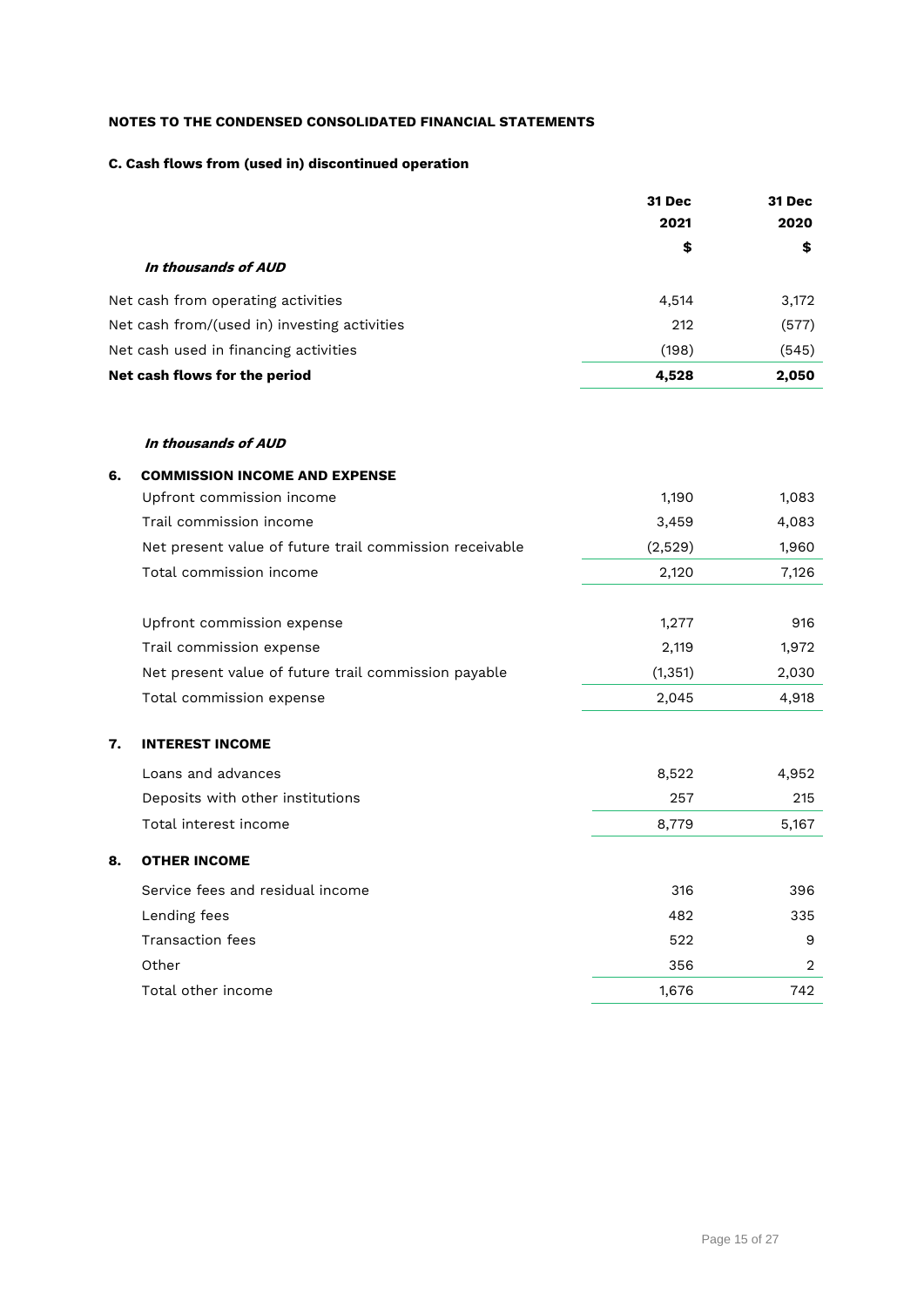|    |                               | 31 Dec<br>2021 | 31 Dec<br>2020<br>(Restated) |
|----|-------------------------------|----------------|------------------------------|
|    | In thousands of AUD           | \$             | \$                           |
| 9. | <b>OPERATING EXPENSES</b>     |                |                              |
|    | Depreciation and amortisation | 193            | 220                          |
|    | Information technology        | 872            | 947                          |
|    | Cloud based technology        | 662            | 492                          |
|    | Banking services delivery     | 243            | 212                          |
|    | Employee benefits             | 6,382          | 4,922                        |
|    | Professional services         | 646            | 425                          |
|    | Marketing                     | 151            | 136                          |
|    | Occupancy                     | 127            | 131                          |
|    | Other administration expenses | 1,126          | 941                          |
|    | Total operating expenses      | 10,402         | 8,426                        |

# **10. INCOME TAX**

| Income tax expense                                         | 1.404 | 969     |
|------------------------------------------------------------|-------|---------|
| Deferred income tax expense - discontinuing operations     | 2.262 | 1,985   |
| Deferred income tax (benefit) – continuing operations      | (858) | (1,016) |
| Current income tax expense                                 |       |         |
| The major components of income tax benefit recognised are: |       |         |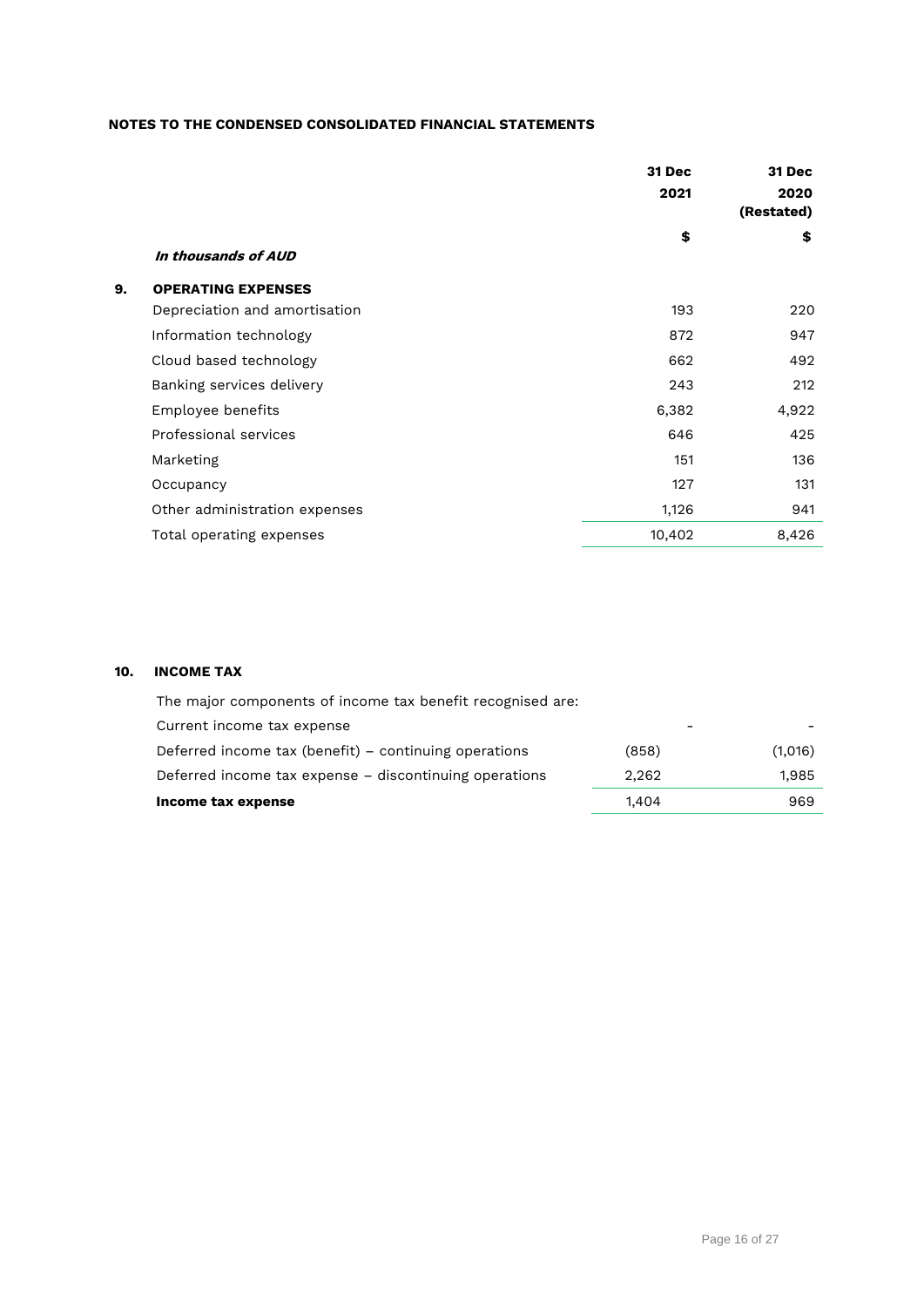|     |                                                                                                                                                                   | 31 Dec<br>2021<br>\$ | 30 June<br>2021<br>\$ |
|-----|-------------------------------------------------------------------------------------------------------------------------------------------------------------------|----------------------|-----------------------|
|     | In thousands of AUD                                                                                                                                               |                      |                       |
| 11. | <b>CASH AND CASH EQUIVALENTS</b><br>Reconciliation of cash:                                                                                                       |                      |                       |
|     | Cash at the end of the period as shown in the statement of cash<br>flows is reconciled to the related items in the statement of<br>financial position as follows: |                      |                       |
|     | Cash at bank and on hand - continuing operations                                                                                                                  | 69,682               | 47,285                |
|     |                                                                                                                                                                   | 69,682               | 47,285                |
| 12. | <b>COMMISSIONS AND OTHER RECEIVABLES</b>                                                                                                                          |                      |                       |
|     | Accrued commission income                                                                                                                                         | 747                  | 19,418                |
|     | Securitisation deposits                                                                                                                                           | 2,216                | 373                   |
|     | Sub-lease finance lease receivable                                                                                                                                |                      | 817                   |
|     | Prepayments                                                                                                                                                       | 1,294                | 1,915                 |
|     | Trade and other receivables                                                                                                                                       | 1,300                | 3,168                 |
|     | Less provision for impairment                                                                                                                                     | (84)                 | (84)                  |
|     |                                                                                                                                                                   | 5,473                | 25,607                |
| 13. | <b>OTHER FINANCIAL ASSETS</b>                                                                                                                                     |                      |                       |
|     | Investments in debt securities (measured at amortised cost)                                                                                                       | 167,928              | 148,006               |
|     | Shares in unlisted corporations (measured at fair value through<br>OCI)                                                                                           |                      | 142                   |
|     |                                                                                                                                                                   | 167,928              | 148,148               |
|     |                                                                                                                                                                   |                      |                       |

 Investments in debt securities totalling \$13,760,000 have been provided as collateral to the RBA in respect of the Company's Term Finance Facility – refer note 15.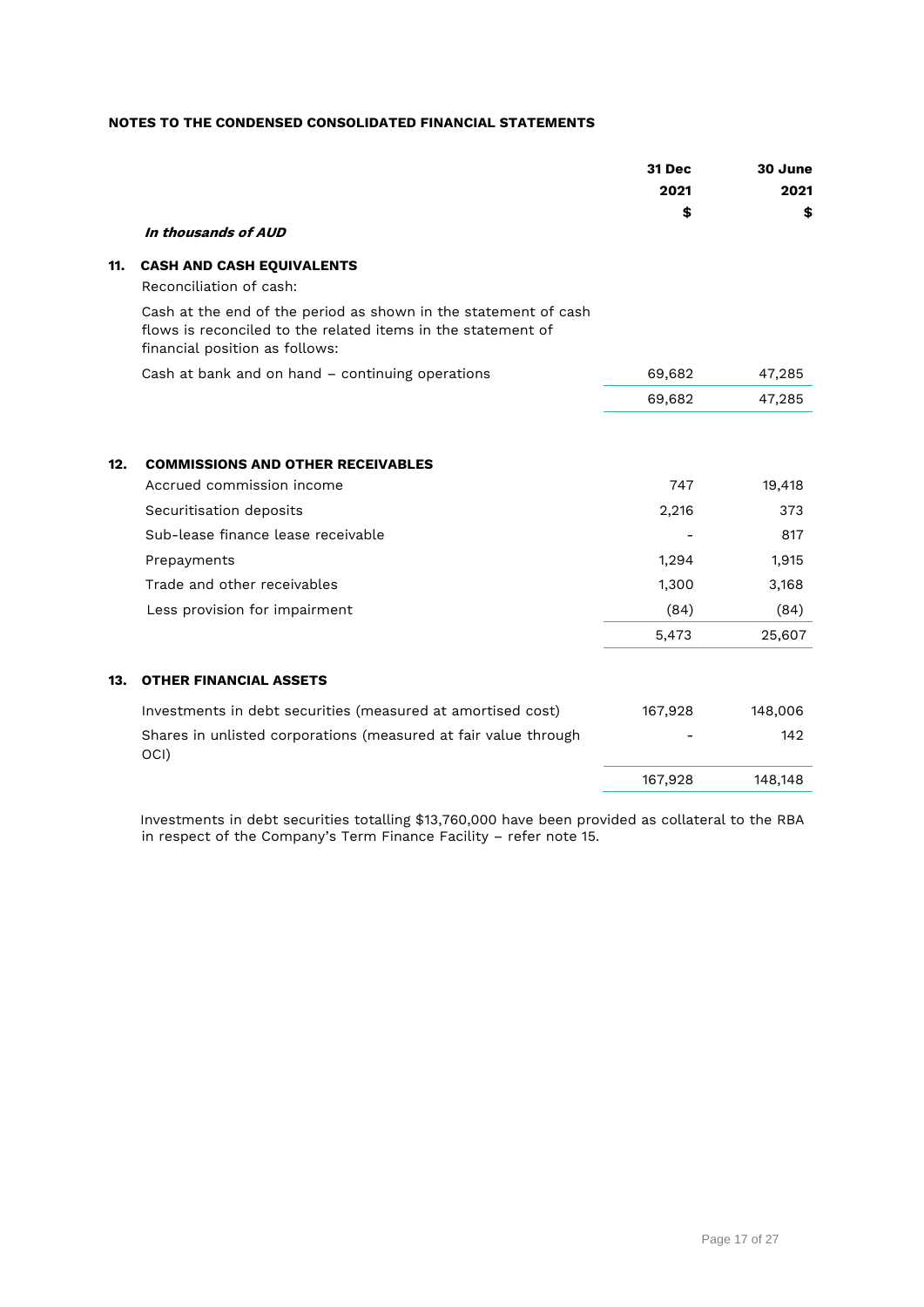|     |                                         | <b>31 Dec</b> | 30 June |
|-----|-----------------------------------------|---------------|---------|
|     |                                         | 2021          | 2021    |
|     |                                         | \$            | \$      |
|     | In thousands of AUD                     |               |         |
| 14. | <b>LOANS AND ADVANCES</b>               |               |         |
|     | (a) Classification                      |               |         |
|     | Residential loans                       | 725,622       | 522,554 |
|     | Personal loans                          | 420           | 546     |
|     | Overdrafts                              | 1,267         | 1,299   |
|     | Term loans                              | 13,595        | 14,009  |
|     | Total gross loans and advances          | 740,904       | 538,408 |
|     | Add: Unamortised broker commissions     | 4,235         | 2,556   |
|     | Gross loans and receivables             | 745,139       | 540,964 |
|     | Provision for impairment                | (1, 437)      | (1,025) |
|     |                                         | 743,702       | 539,939 |
|     |                                         |               |         |
|     | (b) Provision for impairment            |               |         |
|     | <b>Expected credit loss provision</b>   |               |         |
|     | Opening balance at 1 July 2021          | 1,025         |         |
|     | Credit losses provided for              | 412           |         |
|     | Bad debts written off during the period |               |         |
|     | Closing balance at 31 December 2021     | 1,437         |         |
|     |                                         |               |         |
|     | (c) Credit quality - loans and advances |               |         |
|     | Past due but not impaired               |               |         |
|     | 30 days & less than 90 days             | 3,745         | 2,860   |
|     | 90 days & less than 182 days            | 1,106         | 1,192   |
|     | 182 days or more                        | 773           | 164     |
|     |                                         | 5,624         | 4,216   |
|     | Impaired - mortgage loans               |               |         |
|     | Up to 90 days                           |               |         |
|     | Greater than 90 days                    |               |         |
|     |                                         |               |         |
|     | Total past due and impaired             | 5,624         | 4,216   |
|     | Neither past due nor impaired           | 735,280       | 534,192 |
|     | Total gross loans and advances          | 740,904       | 538,408 |
|     |                                         |               |         |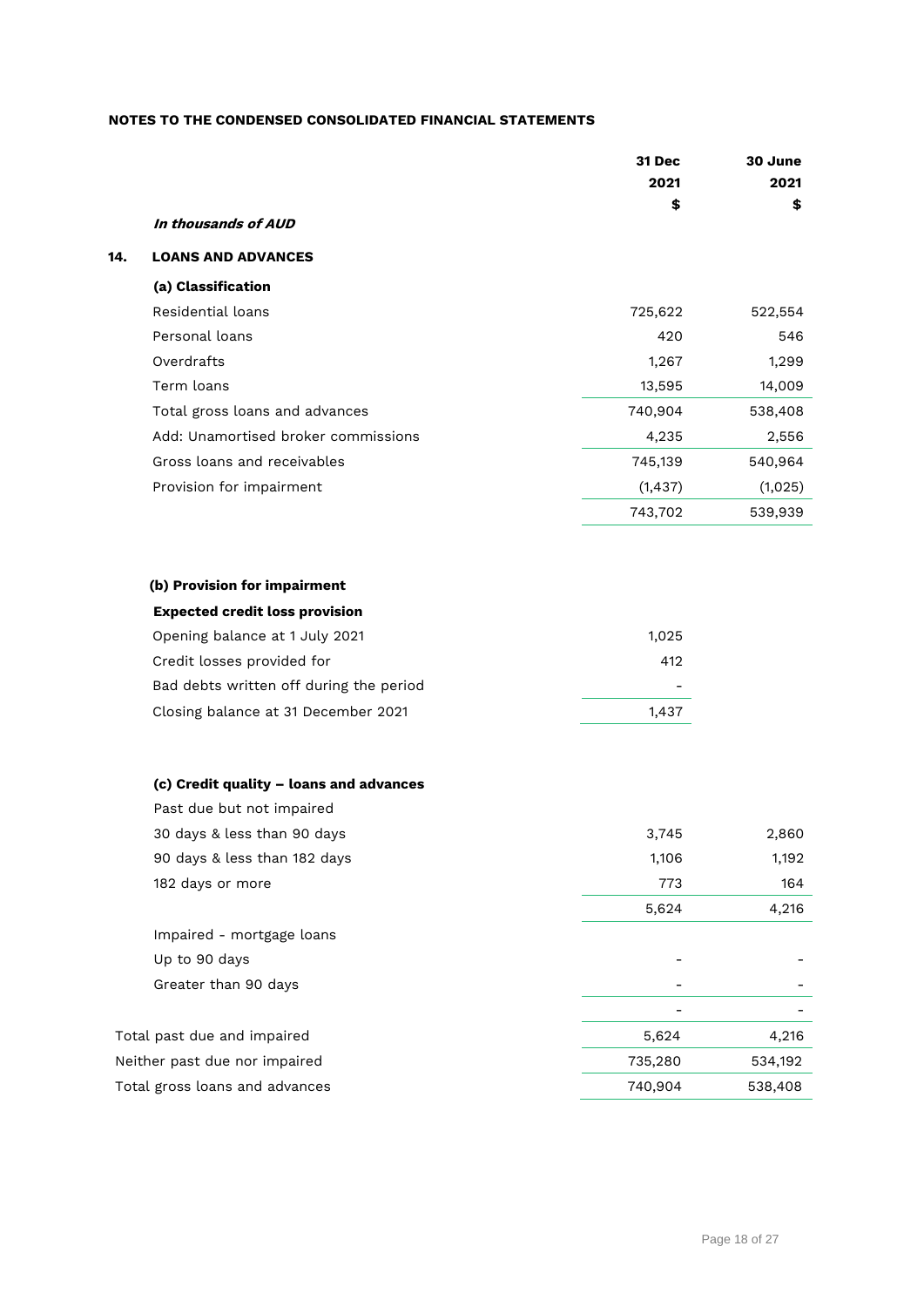| In thousands of AUD                    |                             |                                                                                                               |
|----------------------------------------|-----------------------------|---------------------------------------------------------------------------------------------------------------|
| <b>15. OTHER FINANCIAL LIABILITIES</b> |                             |                                                                                                               |
| Reserve Bank Term Finance Facility     |                             |                                                                                                               |
| Securitisation liabilities             |                             |                                                                                                               |
| Subordinated debt                      |                             |                                                                                                               |
| Total borrowings                       |                             |                                                                                                               |
|                                        | <b>31 DEC</b><br>2021<br>\$ | <b>30 JUNE</b><br>2021<br>\$<br>13,784<br>13,772<br>37,846<br>110,839<br>9,640<br>23,494<br>61,258<br>148,117 |

On 30 September 2021, the Group issued \$14 Million of subordinated floating rate notes. The notes are fully paid, unsecured with a maturity date of 30 September 2031, with an option to redeem the notes early on or after 30 September 2026, subject to APRA's approval.

Securitisation liabilities represent the continued utilisation of the securitisation warehouse funding facility established during the previous year. The securitisation warehouse has a facility limit of \$250 million.

# **16. COMMISSIONS AND OTHER PAYABLES**

| Trade creditors and accrued expenses | 562   | 4.361  |
|--------------------------------------|-------|--------|
| Accrued commission payable           | 386   | 19.863 |
| Lease liabilities                    | 1.017 | 3.368  |
|                                      | 1.965 | 27.592 |

|     | In thousands of AUD                                | <b>Number of shares</b> | 31 Dec  |
|-----|----------------------------------------------------|-------------------------|---------|
| 17. | <b>SHARE CAPITAL</b>                               |                         | 2021    |
|     | <b>Issue capital</b>                               |                         | \$      |
|     | Beginning of the interim period                    | 114, 187, 400           | 120,035 |
|     | Exercise of performance rights                     | 1,079,885               | 656     |
|     |                                                    | 115,267,285             | 120,691 |
|     | <b>Equity raising costs</b>                        |                         |         |
|     | Balance at the beginning of the interim period     |                         | (3,307) |
|     | Costs incurred from exercise of performance rights |                         | (8)     |
|     |                                                    |                         | (3,315) |

# **18. SHARE-BASED PAYMENTS**

During the interim period ended 31 December 2021, the Company entered into the following share based payment arrangements:

On 18 August 2021, the Company issued 4,950,000 Transformational Long Term Incentive Plan (TLTIP) performance rights to key management personnel as a long term incentive. A further 1,200,000 were issued to John Kolenda following approval of the grant by shareholders at the 2021 Annual General Meeting. The TLTIP performance rights are subject to achievement of growth in share price and underlying cash earnings per share over a 3 year measurement period commencing 1 July 2021 to 30 June 2024.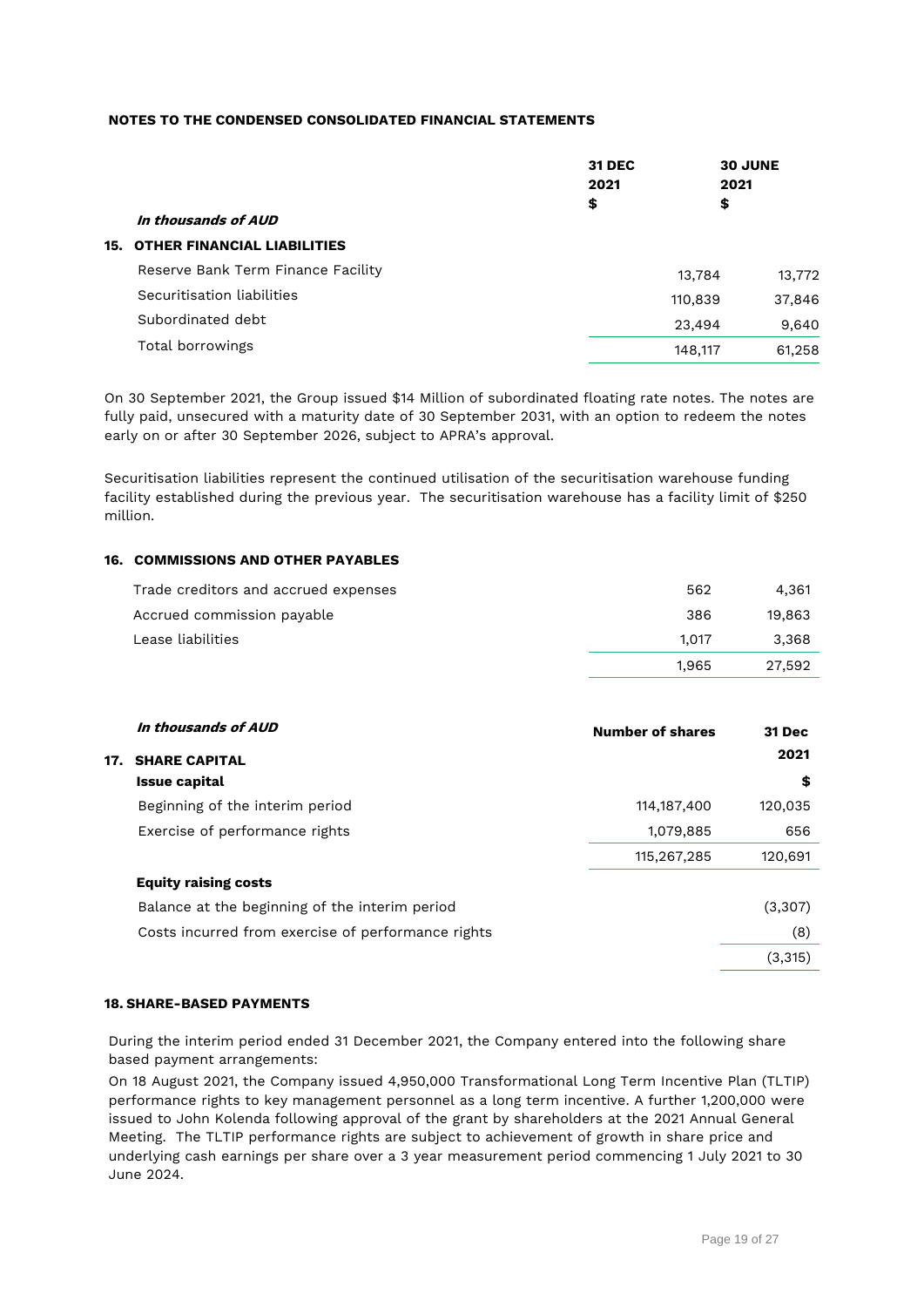#### **18. SHARE-BASED PAYMENTS (CONT'D)**

On 1 September 2021, the Company issued 287,500 performance rights as a short term incentive in relation to performance for FY21. 194,885 of the performance rights are available for immediate exercise, with the remaining balance subject to a deferral period of 4 years in accordance with the requirements under the Banking Executive Accounting Regime (BEAR).

# **Measurement of grant date fair values**

The TLTIP performance rights were valued by an independent valuation specialist. The tranche subject to share price growth hurdles was valued using a Monte-Carlo simulation method, whilst the tranche subject to EPS growth was valued using a Binomial tree method.

The FY21 Bonus performance rights were valued with reference to the Company's share price at grant date.

The following inputs were used in the measurement of the fair values at grant date

|                           |                | TLTIP performance rights FY21 Bonus Performance rights |
|---------------------------|----------------|--------------------------------------------------------|
| Grant date                | 18 August 2021 | 1 September 2021                                       |
| Fair value at grant date  | \$0.5225       | \$0.80                                                 |
| Share price at grant date | \$0.77         | \$0.80                                                 |
| Exercise price            |                |                                                        |
| Expected volatility       | 40%            |                                                        |
| Expiry date               | 30 June 2027   | 30 June 2026                                           |
| Expected dividends        |                |                                                        |
| Risk-free interest rate   | 0.18%          |                                                        |

| 31 Dec                    | 30 Jun |
|---------------------------|--------|
| 2021                      | 2021   |
| In thousands of AUD<br>\$ | \$     |

#### **19. COMMITMENTS AND CONTINGENT LIABILITIES**

At the reporting date, the company had the following loan and overdraft commitments outstanding:

Outstanding loan commitments

| Loans approved but not advanced | 17.528 | 13,861 |
|---------------------------------|--------|--------|
| Loan funds available for redraw | 25.290 | 22.990 |
| Unutilised overdraft limits     | 157    | 113    |
|                                 | 42.975 | 36.964 |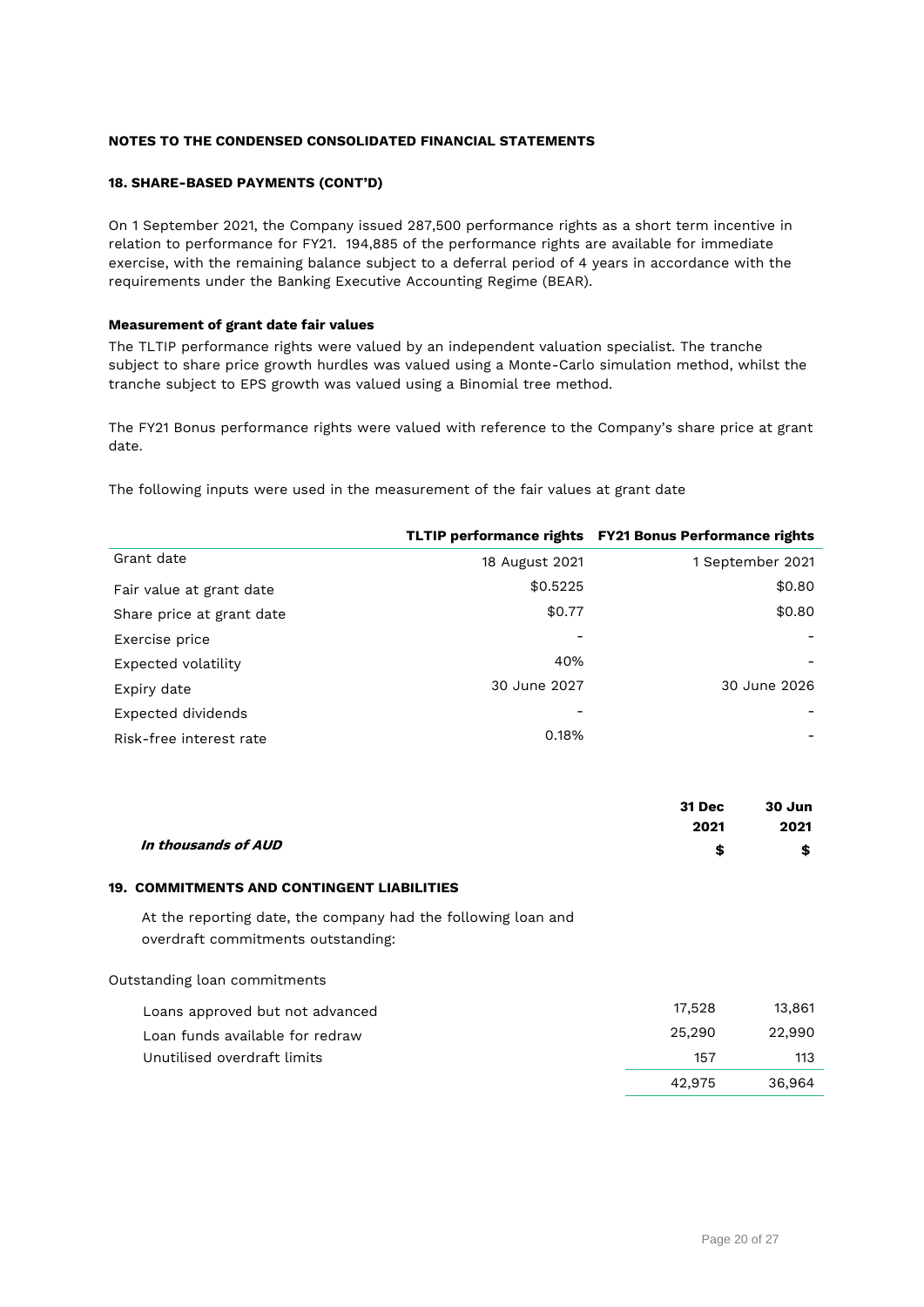#### **20. FINANCIAL INSTRUMENTS A. ACCOUNTING CLASSIFICATIONS AND FAIR VALUES**

The following table shows the carrying amounts and fair values of financial assets and financial liabilities, including their levels in the fair value hierarchy for continuing operations. It does not include fair value information for financial assets and financial liabilities not measured at fair value if the carrying amount is a reasonable approximation of fair value. Financial assets and liabilities held for sale are recognised at the lower of fair value less costs to sell, and the carrying amount.

| 31 December 2021                      |                          | <b>Carrying Amount</b>                                  |                                     |                      |         |                | <b>Fair value</b>        |         |
|---------------------------------------|--------------------------|---------------------------------------------------------|-------------------------------------|----------------------|---------|----------------|--------------------------|---------|
| In thousands of AUD                   | <b>Amortised</b><br>cost | <b>Fair value</b><br><b>OCI - equity</b><br>instruments | <b>Fair value</b><br>profit or loss | Fair<br>value<br>OCI | Level 1 |                | Level 2                  | Level 3 |
| <b>Financial assets:</b>              | \$                       | \$                                                      | \$                                  | \$                   |         | \$             | \$                       |         |
| Cash and cash equivalents             | 69,682                   |                                                         |                                     |                      |         |                |                          |         |
| Due from other financial institutions | 35,635                   |                                                         |                                     |                      |         |                |                          |         |
| Accrued commission receivable         | 747                      |                                                         |                                     |                      |         |                |                          |         |
| Investment securities                 | 167,928                  |                                                         |                                     |                      |         |                |                          |         |
| Loans and advances                    | 743,702                  |                                                         |                                     |                      |         |                |                          |         |
| Other receivables                     | 4,726                    |                                                         |                                     |                      |         |                |                          |         |
| Total                                 | 1,022,420                |                                                         |                                     |                      |         | $\overline{a}$ | $\overline{\phantom{a}}$ |         |
| <b>Financial liabilities:</b>         |                          |                                                         |                                     |                      |         |                |                          |         |
| Deposits                              | 828,696                  |                                                         |                                     |                      |         |                |                          |         |
| Other funding liabilities             | 148,117                  |                                                         |                                     |                      |         |                |                          |         |
| Accrued commission payable            | 385                      |                                                         |                                     |                      |         |                |                          |         |
| Lease liability                       | 1,017                    |                                                         |                                     |                      |         |                |                          |         |
| Creditors and other payables          | 562                      |                                                         |                                     |                      |         |                |                          |         |
| <b>Total</b>                          | 978,777                  |                                                         |                                     |                      |         | -              | $\overline{\phantom{a}}$ |         |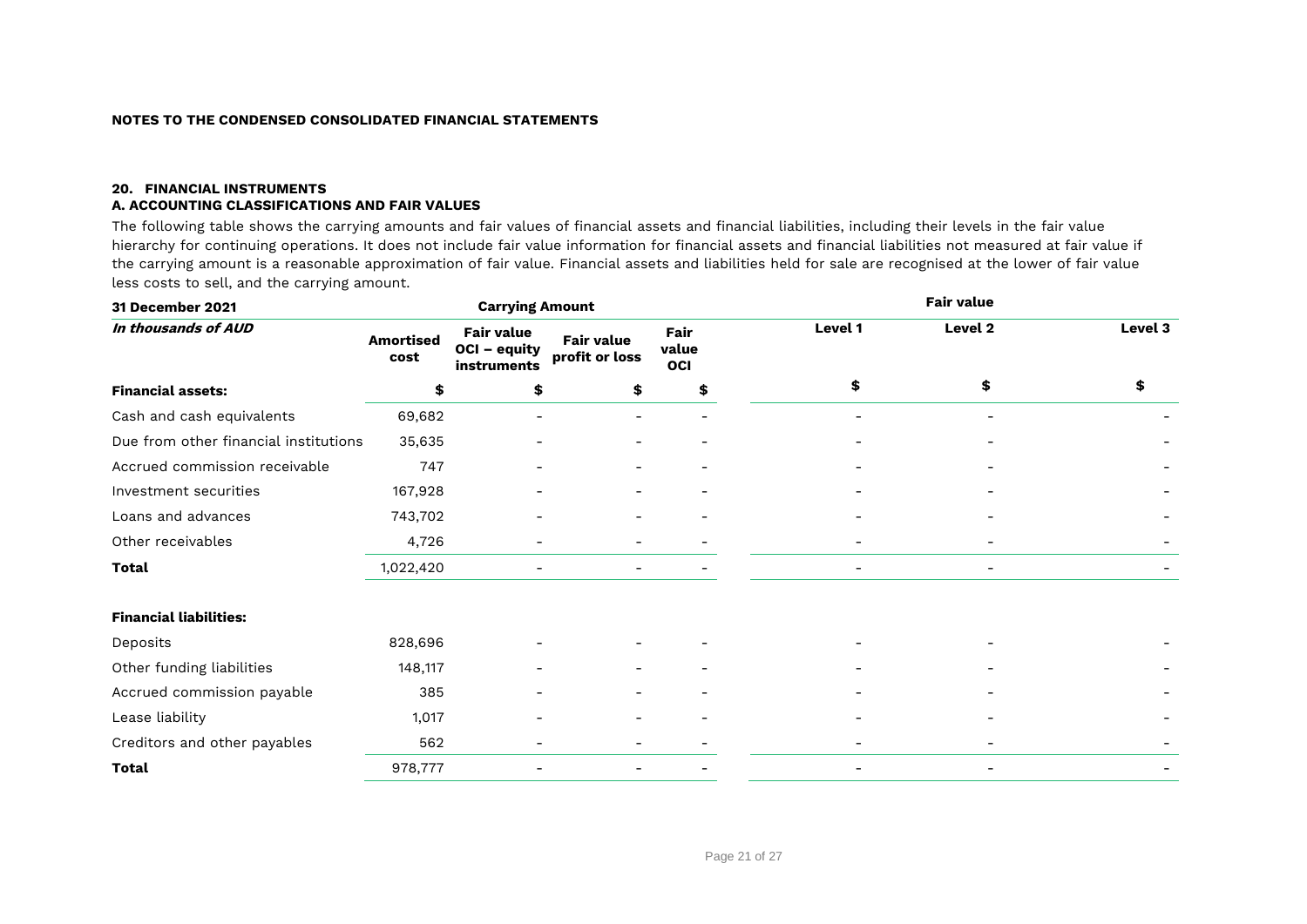# **20. FINANCIAL INSTRUMENTS (CONT'D)**

# **A. ACCOUNTING CLASSIFICATIONS AND FAIR VALUES (CONT'D)**

| 30 June 2021                          |                          | <b>Carrying Amount</b>                           |                                        |                          |                          | <b>Fair value</b>        |         |
|---------------------------------------|--------------------------|--------------------------------------------------|----------------------------------------|--------------------------|--------------------------|--------------------------|---------|
| In thousands of AUD                   | <b>Amortised</b><br>cost | <b>Fair value</b><br>OCI - equity<br>instruments | <b>Fair value</b><br>profit or<br>loss | Fair<br>value OCI        | Level 1                  | Level 2                  | Level 3 |
| <b>Financial assets:</b>              | \$                       | \$                                               | \$                                     | \$                       | \$                       | \$                       | \$      |
| Cash and cash equivalents             | 47,285                   |                                                  |                                        | $\overline{a}$           |                          | $\overline{a}$           |         |
| Due from other financial institutions | 8,820                    |                                                  |                                        |                          |                          |                          |         |
| Accrued commission receivable         | 19,418                   | -                                                | $\overline{\phantom{0}}$               | $\overline{a}$           |                          |                          |         |
| Investment securities                 | 147,236                  |                                                  |                                        |                          |                          |                          |         |
| Equity instruments                    |                          | 142                                              |                                        |                          |                          | 142                      |         |
| Loans and advances                    | 546,658                  | $\overline{\phantom{a}}$                         | $\overline{\phantom{0}}$               |                          | $\overline{\phantom{0}}$ |                          |         |
| Total                                 | 769,417                  | 142                                              | $\overline{a}$                         |                          | $\qquad \qquad -$        | 142                      |         |
| <b>Financial liabilities:</b>         |                          |                                                  |                                        |                          |                          |                          |         |
| Deposits                              | 635,647                  |                                                  |                                        |                          |                          |                          |         |
| Accrued commission payable            | 19,863                   |                                                  |                                        |                          |                          |                          |         |
| Other financial liabilities           | 61,258                   |                                                  |                                        |                          |                          |                          |         |
| Lease liability                       | 3,368                    | $\qquad \qquad$                                  | $\overline{\phantom{0}}$               |                          |                          |                          |         |
| Creditors and other payables          | 4,361                    |                                                  | -                                      |                          |                          |                          |         |
| Total                                 | 724,497                  |                                                  |                                        | $\overline{\phantom{0}}$ | $\overline{\phantom{0}}$ | $\overline{\phantom{a}}$ |         |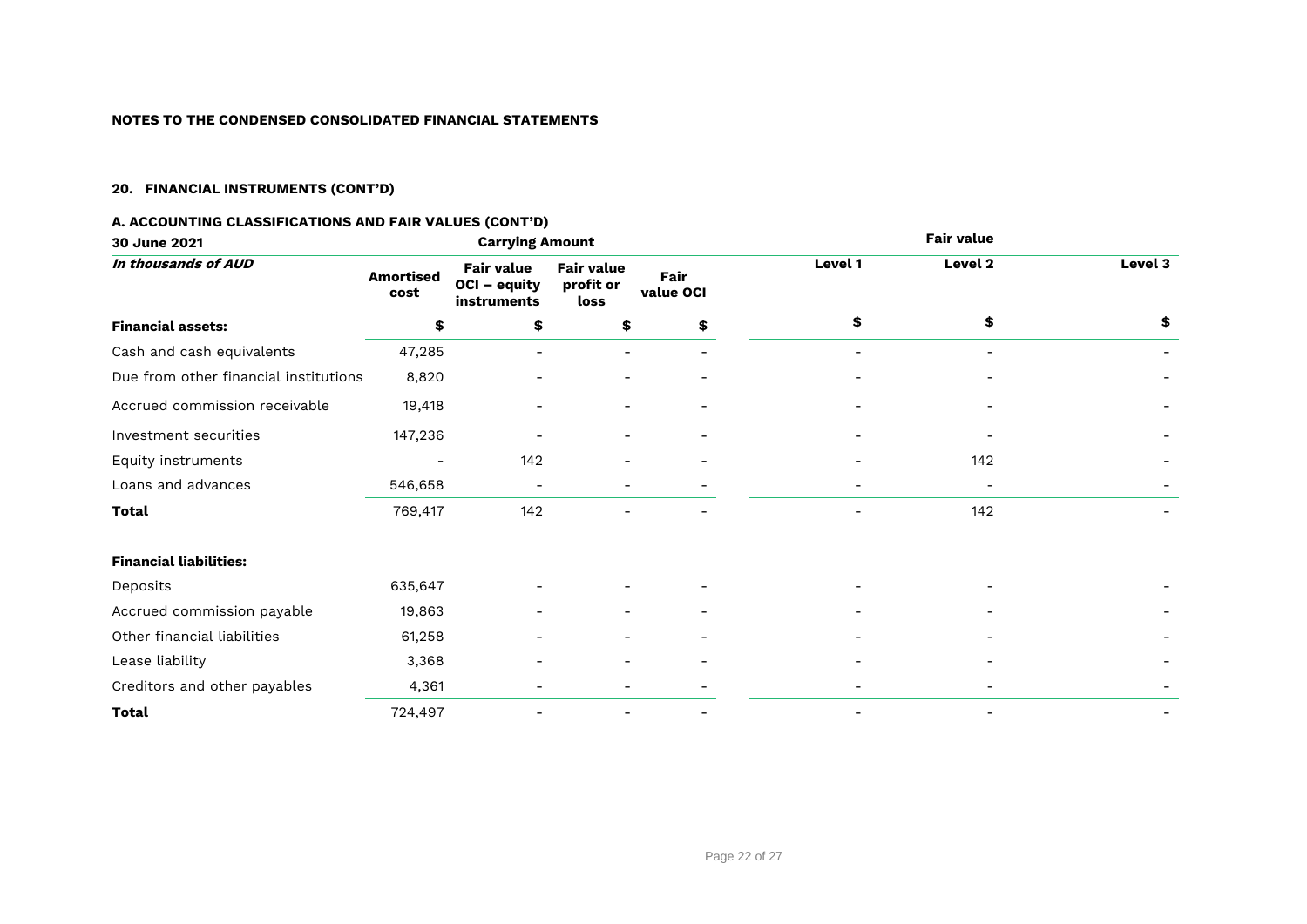#### **20. FINANCIAL INSTRUMENTS (CONT'D)**

# **B. FAIR VALUE MEASUREMENT**

Fair value is the price that would be received to sell an asset or paid to transfer a liability in an orderly transaction between market participants at the measurement date. Wherever possible, fair values are calculated by the Group using unadjusted quoted market prices in active markets for identical instruments. A quoted price in an active market provides the most reliable evidence of fair value. For all other financial instruments, the fair value is determined by using other valuation techniques.

As part of the fair value measurement, the Group classifies its assets and abilities according to a hierarchy that reflects the observability of significant market inputs. The three levels of the hierarchy are described below:

- Level 1 Quoted (unadjusted) market prices in active markets for identical assets or liabilities
- Level 2 Valuation techniques for which the lowest level input that is significant to the fair value measurement is directly or indirectly observable in an active market
- Level 3 Valuation techniques for which significant inputs to the fair value measurement are not based on observable market data

| Type                              | <b>Valuation technique</b>                                            | <b>Significant</b><br>unobservable inputs | Inter-relationship between<br>significant unobservable<br>inputs and fair value<br>measurement |
|-----------------------------------|-----------------------------------------------------------------------|-------------------------------------------|------------------------------------------------------------------------------------------------|
| Equity securities $-$<br>unlisted | Most recent traded price<br>and other available market<br>information | Not applicable                            | Not applicable                                                                                 |

There were no reclassifications between Level 1 and Level 2 during the interim period.

# **21. EARNINGS PER SHARE**

The following reflects the net income and share information used in the calculation of basic and diluted earnings per share:

|                                                                                                     | <b>31 Dec</b> | <b>31 Dec</b> |  |
|-----------------------------------------------------------------------------------------------------|---------------|---------------|--|
|                                                                                                     | 2021          | 2020          |  |
|                                                                                                     | \$            | \$            |  |
| Profit/(Loss) for the period (\$'000s)                                                              | 2,716         | 1,881         |  |
| Profit/(Loss) for the period $-$ Continuing operations                                              | (2, 354)      | (2, 269)      |  |
| Profit/(Loss) for the period - Discontinued operations                                              | 5,070         | 4,150         |  |
|                                                                                                     | <b>Number</b> | <b>Number</b> |  |
| Weighted average number of ordinary shares used in the calculation of<br>basic earnings per share:  | 114,813,764   | 95,108,423    |  |
| Weighted average number of ordinary shares used in the calculation of<br>diluted earnings per share | 115,872,945   | 96,065,527    |  |
|                                                                                                     |               |               |  |
| Basic earnings per share (cents)                                                                    | 2.37          | 1.98          |  |
| Diluted earnings per share (cents)                                                                  | 2.34          | 1.96          |  |
| Basic loss per share (cents) - Continuing operations                                                | (2.05)        | (2.39)        |  |
| Diluted loss per share (cents) – Continuing operations                                              | (2.05)        | (2.39)        |  |
| Basic earnings per share (cents) – Discontinued operations                                          | 4.42          | 4.36          |  |
| Diluted earnings per share (cents) – Discontinued operations                                        | 4.38          | 4.32          |  |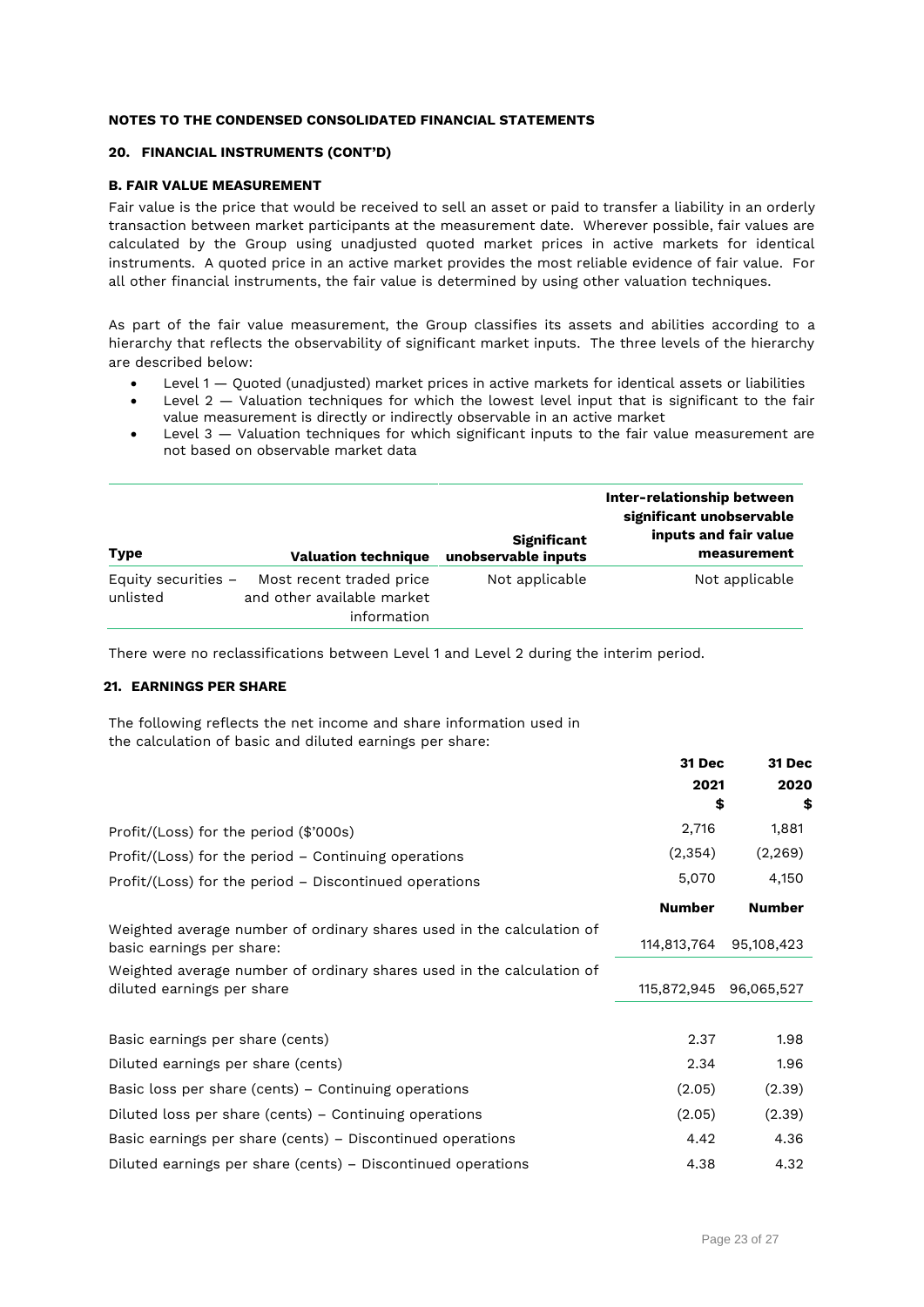# **22. CHANGES IN ACCOUNTING STANDARDS**

# **A. Changes adopted in the current period**

The comparative Statement of Profit or Loss and Other Comprehensive Income has been restated to reflect the impact of the International Financial Reporting Standards Interpretations Committee (IFRIC) agenda decision titled *Configuration or customisation costs in a cloud computing arrangement* in April 2021.

The Group's accounting policy has historically been to capitalise all costs associated with SaaS arrangements as intangible assets in the Statement of Financial Position. The adoption of the above agenda decision has resulted in a reclassification of these intangible assets to either a prepaid asset in the Statement of Financial Position and/or recognition as an expense in the Statement of Profit or Loss and Other Comprehensive Income, impacting both the current period and prior periods presented. The Group has expensed amounts previously capitalised as intangible assets and reversed previously recognised amortisation expense for the comparative period.

Refer to note 8.1 of the Annual Financial Report for 30 June 2021 for further information.

# **B. Changes to be adopted in future periods**

A number of new standards and amendments to standards are effective for annual periods beginning after 1 January 2022 and earlier application is permitted; however the Group has not early adopted them in preparing these consolidated financial statements.

The following amended standards are not expected to have a significant impact on the Group's consolidated financial statements.

- Amendments to References to Conceptual Framework in IFRS Standards
- Definition of a Business (Amendments to AASB 3)  $\overline{\phantom{a}}$
- AASB 17 Insurance Contracts

# **23. EVENTS SUBSEQUENT TO BALANCE DATE**

On 7 February 2022, the Company completed the sale of the Finsure aggregation business for consideration of \$152.2 million (before costs and income tax) comprising the sale price of \$145 million plus the Finsure cash adjustment under the Share Sale Agreement with MA Financial Group Limited. This equates to a gain on sale of approximately \$100m (before tax), which will be reflected in BNK's second half results. No dividend has been declared or provided for from the sale proceeds, however the Company expects that a distribution in respect of a material portion of the Finsure sale proceeds will be made to shareholders in the third quarter of calendar year 2022.

On 7 February 2022, the Company vested 1,472,513 performance rights through the issuance of 1,472,513 fully paid ordinary shares to executives of Finsure in satisfaction of their entitlements under the BNK Equity Incentive Plan.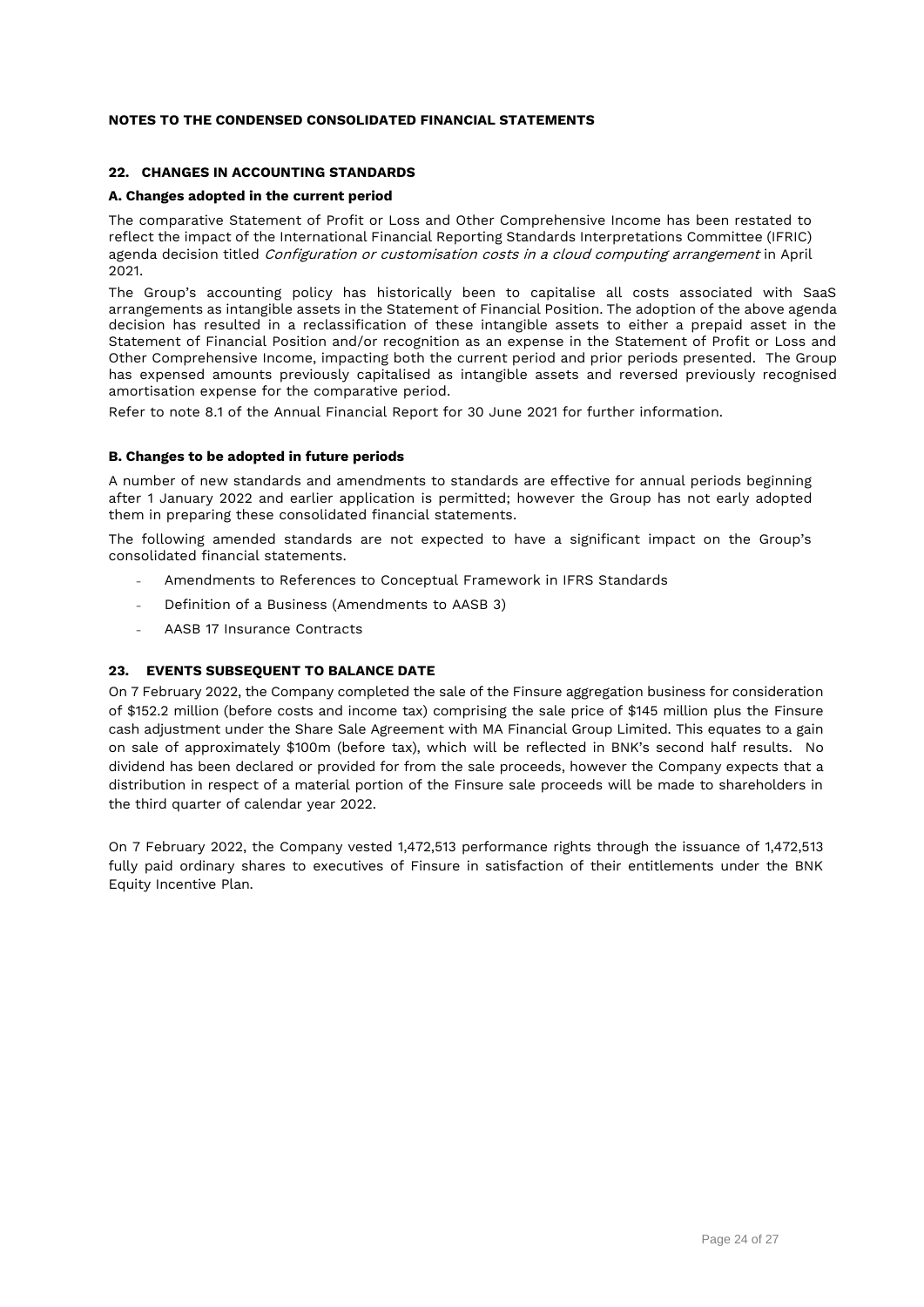# <span id="page-25-0"></span>**DIRECTORS' DECLARATION**

In accordance with a resolution of directors of BNK Banking Corporation Limited, I state that:

In the opinion of the directors

- (a) The consolidated financial statements and notes of BNK Banking Corporation Limited for the half-year ended 31 December 2021 are in accordance with the Corporations Act 2001, including:
	- (i) giving a true and fair view of the Group's financial position as at 31 December 2021 and of its performance for the half-year ended on that date.
	- (ii) complying with Accounting Standard AASB 134 'Interim Financial Reporting' the Corporations Regulations 2001 and other mandatory professional reporting requirements;
- (b) There are reasonable grounds to believe that the Company will be able to pay its debts as and when they become due and payable.

Signed in accordance with a resolution of the directors:

Don Koch Chairman and Non-executive Director Dated this 25th day of February 2022 Sydney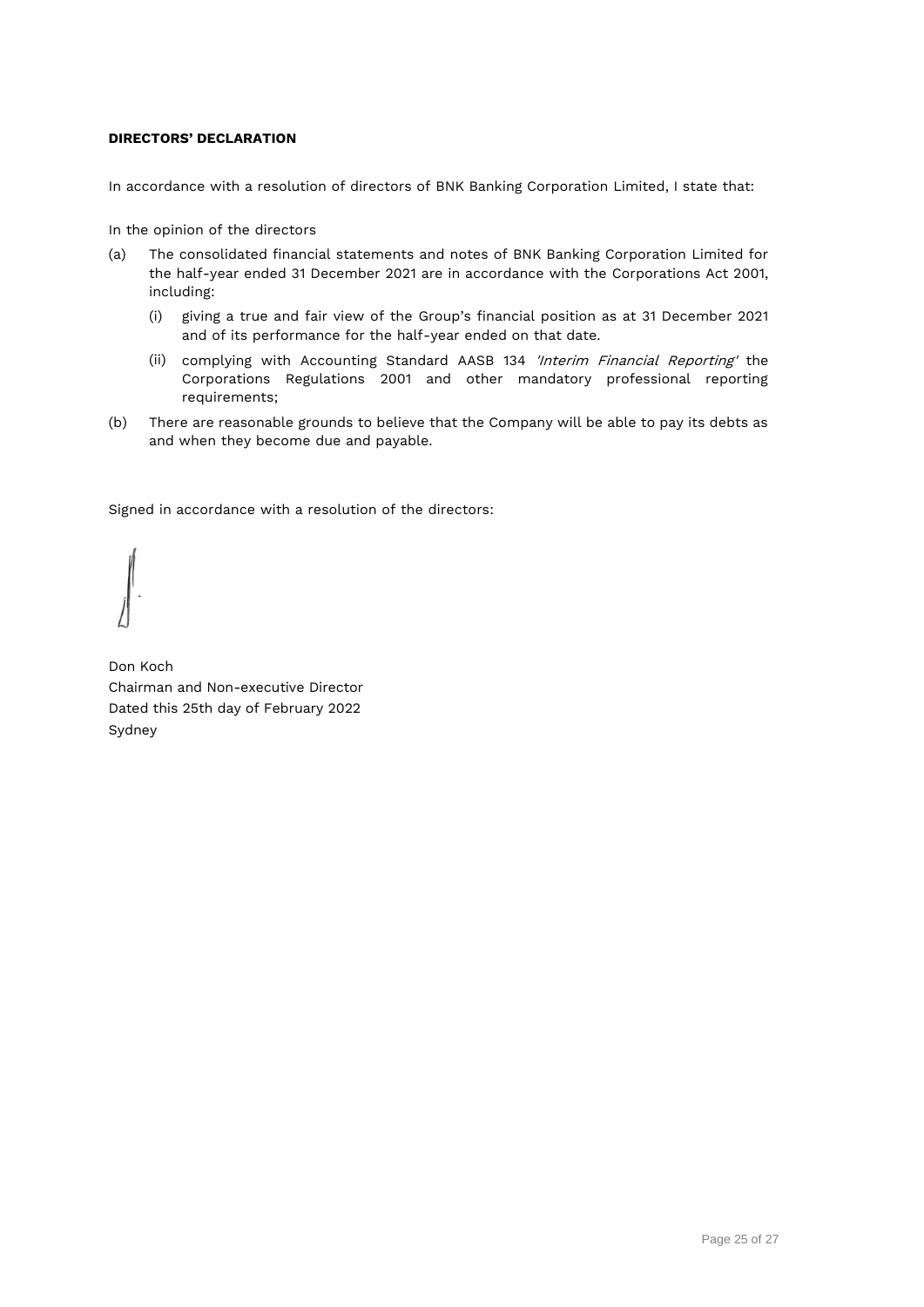

# Independent Auditor's Review Report

# To the shareholders of BNK Banking Corporation Limited

# **Conclusion**

We have reviewed the accompanying **Interim Financial Report** of BNK Banking Corporation Limited.

Based on our review, which is not an audit, we have not become aware of any matter that makes us believe that the Interim Financial Report of BNK banking Corporation Limited does not comply with the Corporations Act 2001, including:

- giving a true and fair view of the Group's financial position as at 31 December 2021 and of its performance for the half-year ended on that date; and
- complying with Australian Accounting Standard AASB 134 Interim Financial Reporting and the Corporations Regulations 2001**.**

#### The **Interim Financial Report** comprises:

- Consolidated statement of financial position as at 31 December 2021
- Consolidated statement of profit or loss and other comprehensive income, Consolidated statement of changes in equity and Consolidated statement of cash flows for the half-year ended on that date
- Notes 1 to 23 comprising a summary of significant accounting policies and other explanatory information
- The Directors' Declaration.

The Group comprises BNK Banking Corporation Limited (the Company) and the entities it controlled at the half year's end or from time to time during the half-year.

# **Basis for Conclusion**

We conducted our review in accordance with ASRE 2410 Review of a Financial Report Performed by the Independent Auditor of the Entity. Our responsibilities are further described in the Auditor's Responsibilities for the Review of the Financial Report section of our report.

We are independent of the Group in accordance with the auditor independence requirements of the Corporations Act 2001 and the ethical requirements of the Accounting Professional and Ethical Standards Board's APES 110 Code of Ethics for Professional Accountants (including Independence Standards) (the Code) that are relevant to our audit of the annual financial report in Australia. We have also fulfilled our other ethical responsibilities in accordance with these requirements.

KPMG, an Australian partnership and a member firm of the KPMG global organisation of independent member firms affiliated with KPMG International Limited, a private English company limited by guarantee. All rights reserved. The KPMG name and logo are trademarks used under license by the independent member firms of the KPMG global organisation. Liability limited by a scheme approved under Professional Standards Legislation.